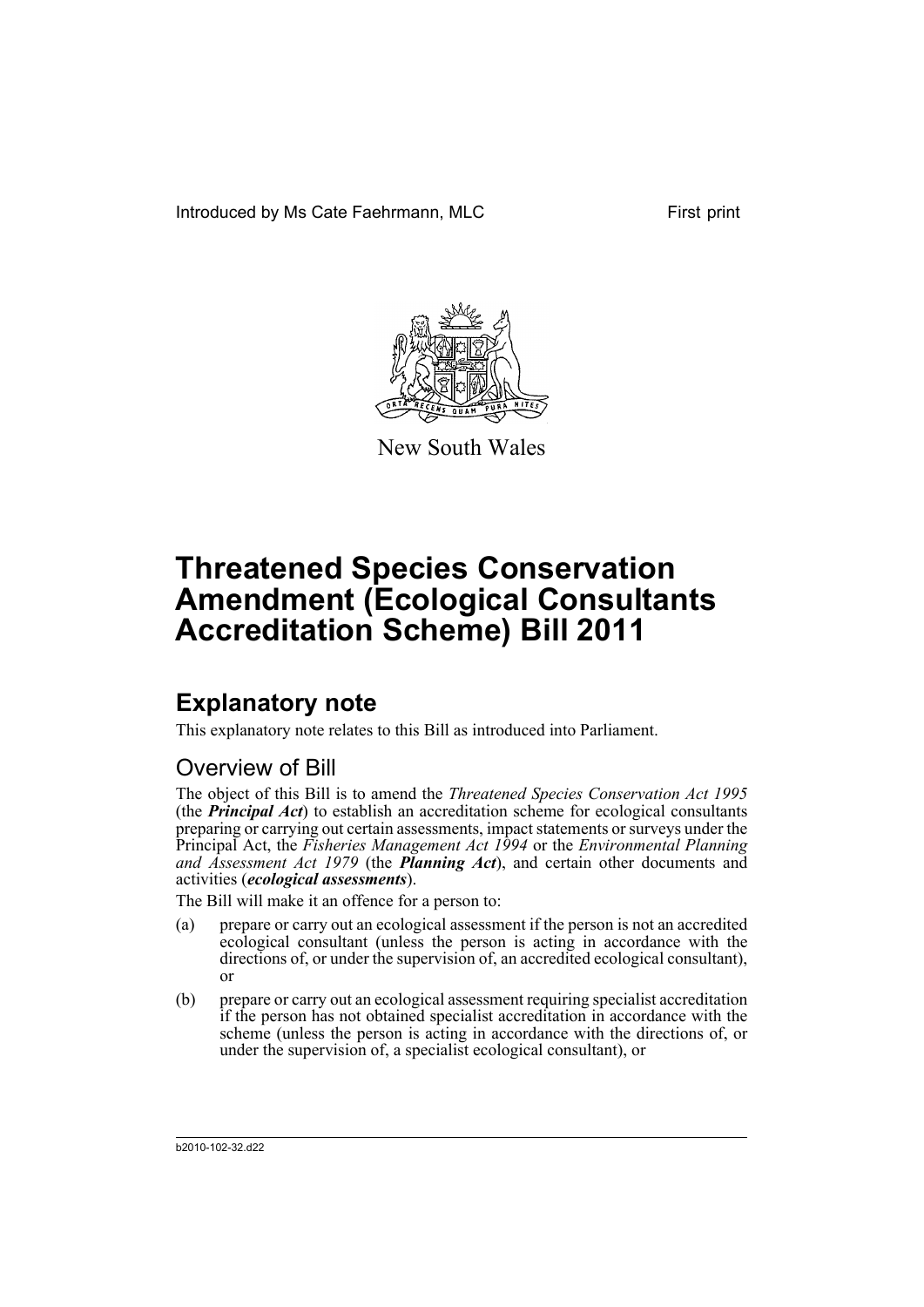Explanatory note

(c) make representations, or cause or allow any representation to be made, that the person is accredited or has specialist accreditation under the scheme (unless the person is so accredited).

The Bill also:

- (a) establishes the processes for the grant and renewal of accreditation, and
- (b) enables the Chief Executive of the Office of Environment and Heritage (the *Chief Executive*) to impose, vary or revoke conditions in respect of accreditation or to revoke or suspend accreditation in certain circumstances, and
- (c) establishes an accreditation panel to perform certain functions relating to accreditation, such as making certain recommendations to the Chief Executive and conducting peer reviews of any ecological assessment that has been prepared or carried out by an accredited ecological consultant, and
- (d) establishes a process for the conduct by the accreditation panel of peer reviews of ecological assessments, so that the accreditation panel may make recommendations in respect of revocation or suspension of, or the imposition, variation or revocation of conditions on, a person's accreditation.

## Outline of provisions

**Clause 1** sets out the name (also called the short title) of the proposed Act.

**Clause 2** provides for the commencement of the proposed Act on the date of assent to the proposed Act.

## **Schedule 1 Amendment of Threatened Species Conservation Act 1995 No 101**

## **Introduction of ecological consultant accreditation scheme**

**Schedule 1 [2]** inserts a new Part 8A into the Principal Act, which establishes an accreditation scheme for any person who is engaged or employed to prepare or carry out an ecological assessment (an *ecological consultant*). Currently, the Principal Act gives the Director-General of the Department of Premier and Cabinet (the *Director-General*) the power to institute arrangements for the accreditation of suitably qualified and experienced persons to prepare species impact statements or to undertake and prepare surveys and assessments for use in connection with certain requirements under the Principal Act, the *Fisheries Management Act 1994* and the Planning Act. The new Part replaces that scheme.

## **Accreditation of ecological consultants**

**Proposed section 138A** allows the regulations to make provision for or with respect to eligibility for accreditation as an ecological consultant. It also provides that only natural persons are eligible for accreditation.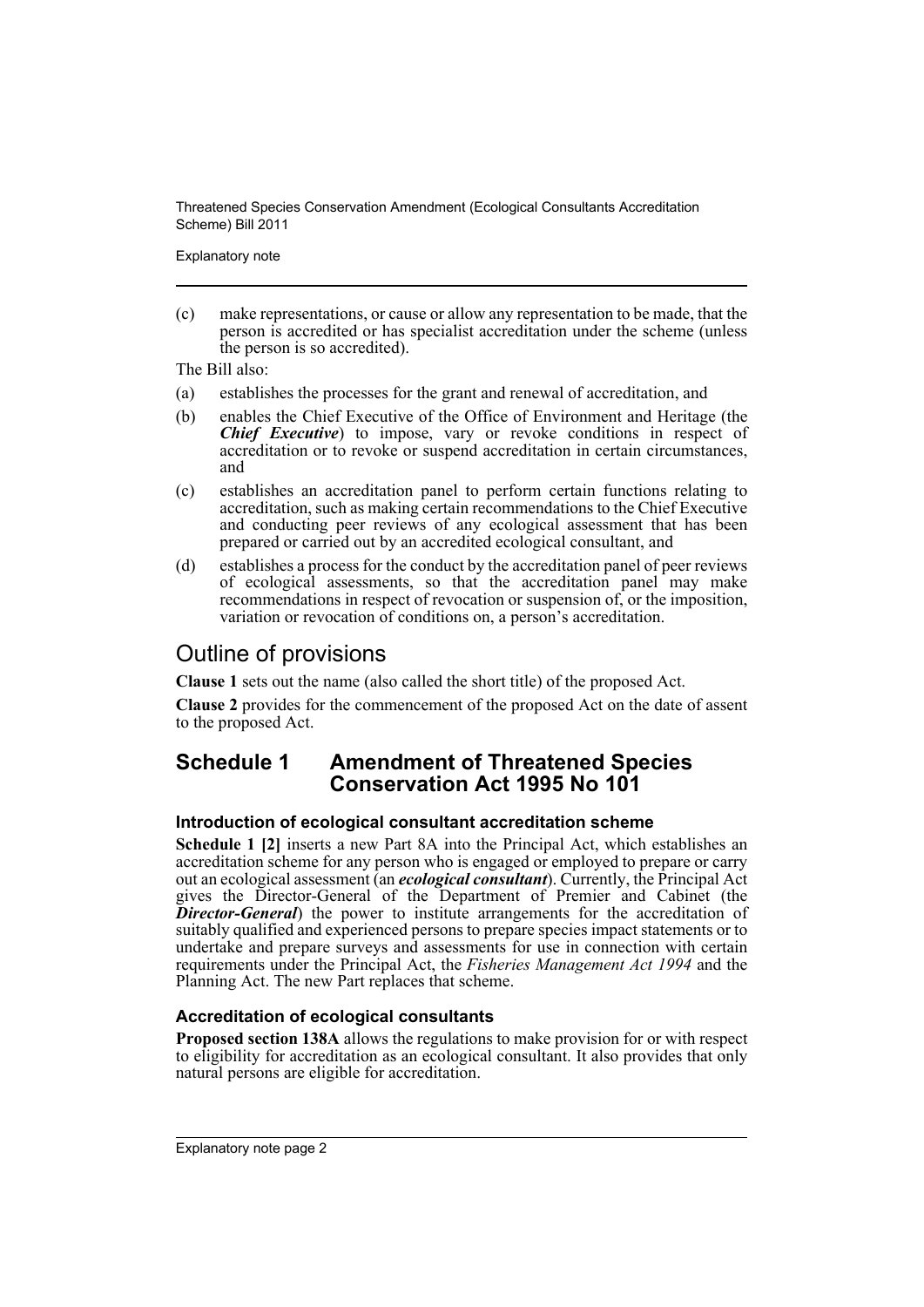Explanatory note

**Proposed section 138B** enables the regulations to specify that certain types of ecological assessment require the ecological consultant preparing or carrying it out to have specialist accreditation. The regulations may also make provision for or with respect to eligibility for accreditation as a specialist ecological consultant.

**Proposed section 138C** requires the Minister to refer any proposed regulation relating to eligibility for accreditation to be referred to the accreditation panel for comment.

**Proposed sections 138D–138J** provide for the grant, renewal, revocation or suspension of accreditation. The Chief Executive may grant or renew accreditation subject to conditions, which the Chief Executive may impose, vary or revoke. The regulations may also impose conditions on accreditation or a class of accreditation. Accreditation remains in force for a fixed period of 3 years, unless sooner revoked. The regulations may make provision for an accreditation fee to be paid to the Chief Executive.

**Proposed section 138K** enables a person to apply to the Administrative Decisions Tribunal for a review of certain decisions made by the Chief Executive in respect of the person under the scheme.

**Proposed section 138L** provides that the Chief Executive is to keep a register of ecological consultants, in which the name, contact details and particulars of accreditation of all accredited ecological consultants and specialist ecological consultants are to be recorded. The register is to be made available for public inspection on the website of the Office of Environment and Heritage. The Chief Executive must also cause the name of any ecological consultant whose accreditation has been suspended or revoked, and the name of the employer of that ecological consultant, to appear in the register.

#### **Establishment of accreditation panel**

**Proposed sections 138M–138P** provide for the establishment of an accreditation panel. The functions of the accreditation panel include making recommendations to the Chief Executive regarding the eligibility of an applicant for accreditation (including specialist accreditation) and making recommendations following a peer review conducted by the accreditation panel of an ecological assessment. The accreditation panel may also make recommendations to the Minister regarding any regulation that makes provision for the eligibility of a person for accreditation (including specialist accreditation). The proposed sections also provide for the determination of the procedure of the panel and the disclosure of relevant interests by members of the panel.

#### **Peer reviews of ecological assessments**

The accreditation panel may conduct a peer review of any ecological assessment, following which the accreditation panel may make a recommendation to the Chief Executive that the accreditation of an ecological consultant be revoked or suspended, that conditions or further conditions be imposed on the ecological consultant's accreditation or that existing conditions on the accreditation be varied or revoked.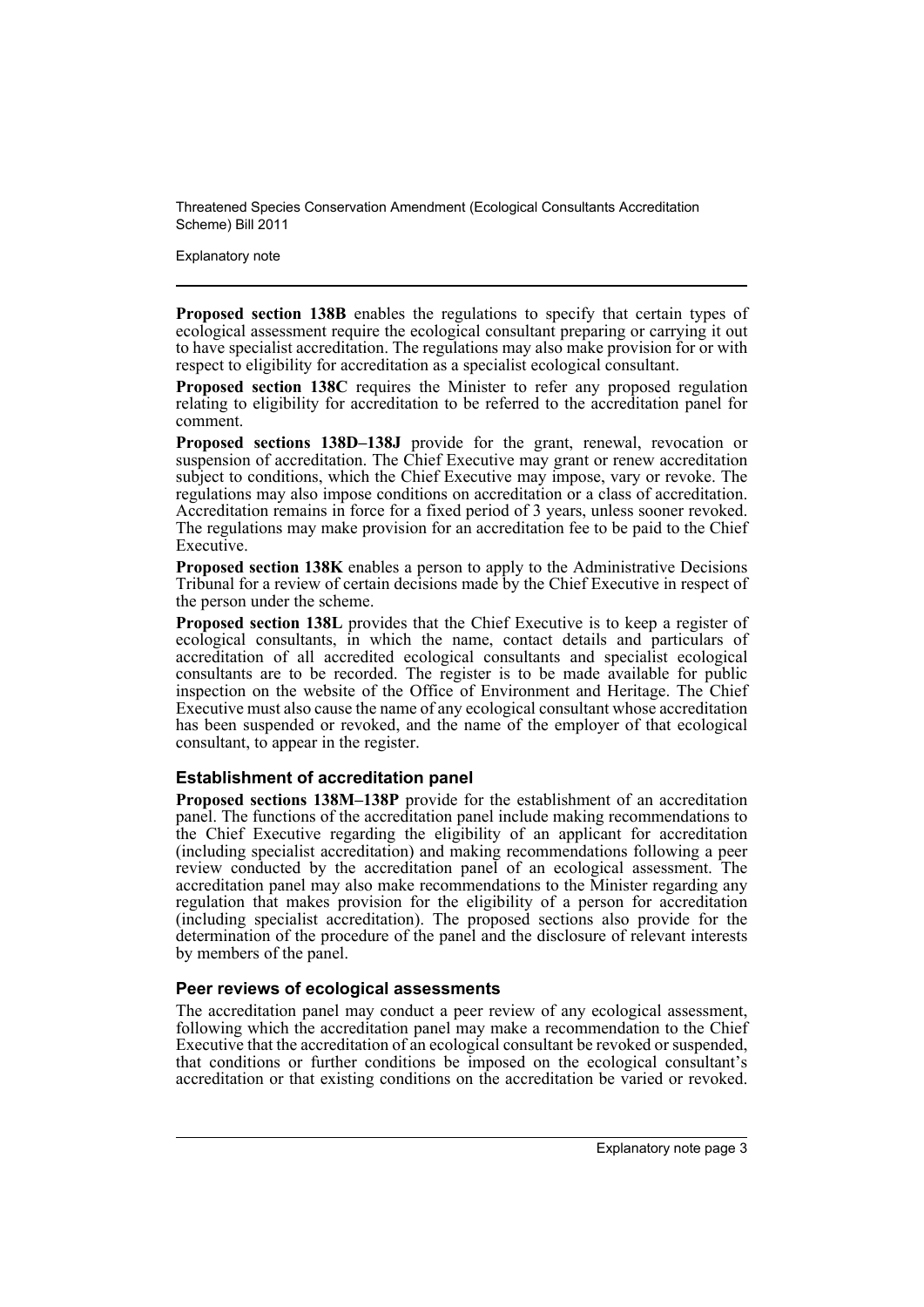Explanatory note

**Proposed section 138Q** provides that any accredited ecological consultant or a consent authority may request the accreditation panel to conduct a peer review of any ecological assessment. A person who is not an accredited ecological consultant or a consent authority, but whose request for peer review is supported by either an accredited ecological consultant or a consent authority, may also request a peer review. The request for peer review may only be made on the ground that the ecological assessment does not conform to industry best practice or on any other ground provided for by the regulations. **Proposed section 138R** provides for the conduct of a peer review. The accreditation panel may refuse to carry out a peer review if it is of the opinion that the review request is frivolous or vexatious.

### **Offences**

**Proposed section 138S** makes it an offence for an ecological consultant to prepare or carry out an ecological assessment unless he or she is accredited under Part 8A. It is also an offence if an ecological consultant who does not have specialist accreditation prepares or carries out an ecological assessment that requires specialist accreditation. The proposed section provides that a person is not guilty of an offence if the person prepares or carries out, or assists in preparing or carrying out, an ecological assessment under the supervision of, or in accordance with the directions of, a person who is duly accredited. This offence does not apply to a Minister or an officer of the Crown exercising functions under the Principal Act, the Planning Act or any other law, nor does it apply to any other person in such circumstances as may be prescribed by the regulations.

**Proposed section 138T** makes it an offence for a person to make or cause or allow any representation to be made that he or she is duly accredited under Part 8A unless that person is duly accredited.

The maximum penalty for each offence is 600 penalty units.

#### **Responsibilities of ecological consultants**

Under the scheme, an ecological consultant has the responsibility to avoid conflicts of interest. Although it is not an offence not to do so, it may be grounds for suspension or revocation of accreditation. The regulations may also make further provision with respect to the responsibilities of ecological consultants (**proposed sections 138U and 138V**).

#### **Other amendments**

**Schedule 1 [1] and [4]** repeal the existing provisions that relate to the Director-General's power to accredit persons to prepare species impact statements, assessments and surveys.

**Schedule 1 [5]** allows for regulations to be made that are of a savings or transitional nature. **Schedule 1 [6]** provides that the new provisions relating to the ecological consultants accreditation scheme will not apply to any ecological assessment that was submitted to a consent authority or other person before the commencement of the amendments. It also provides for the phasing-in of the offence contained in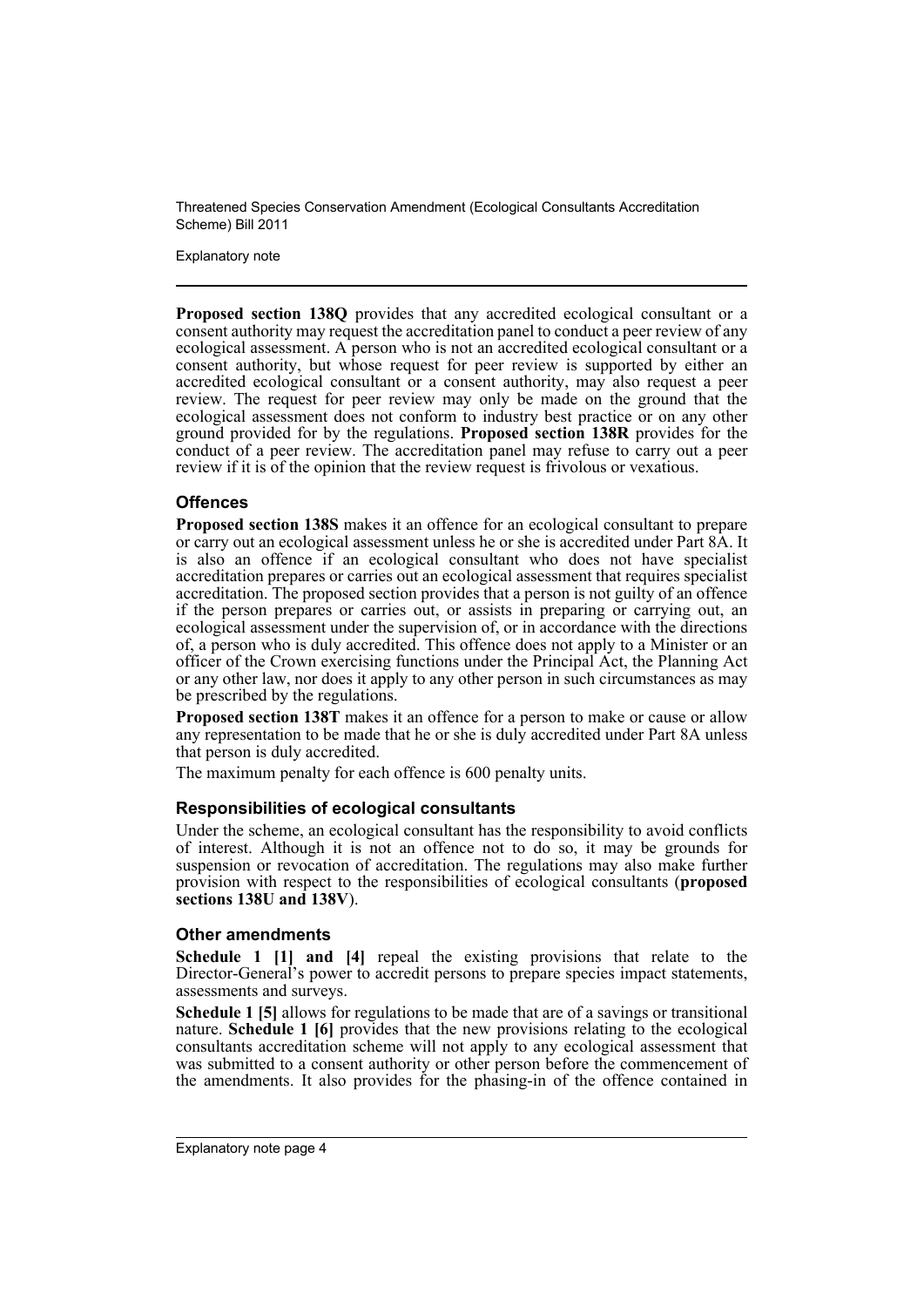Explanatory note

**proposed section 138S** and provides that the Minister must ensure that the making of a regulation under **proposed section 138A** is recommended within 6 months after the date of assent to the proposed Act.

**Schedule 1 [3]** makes a minor consequential amendment.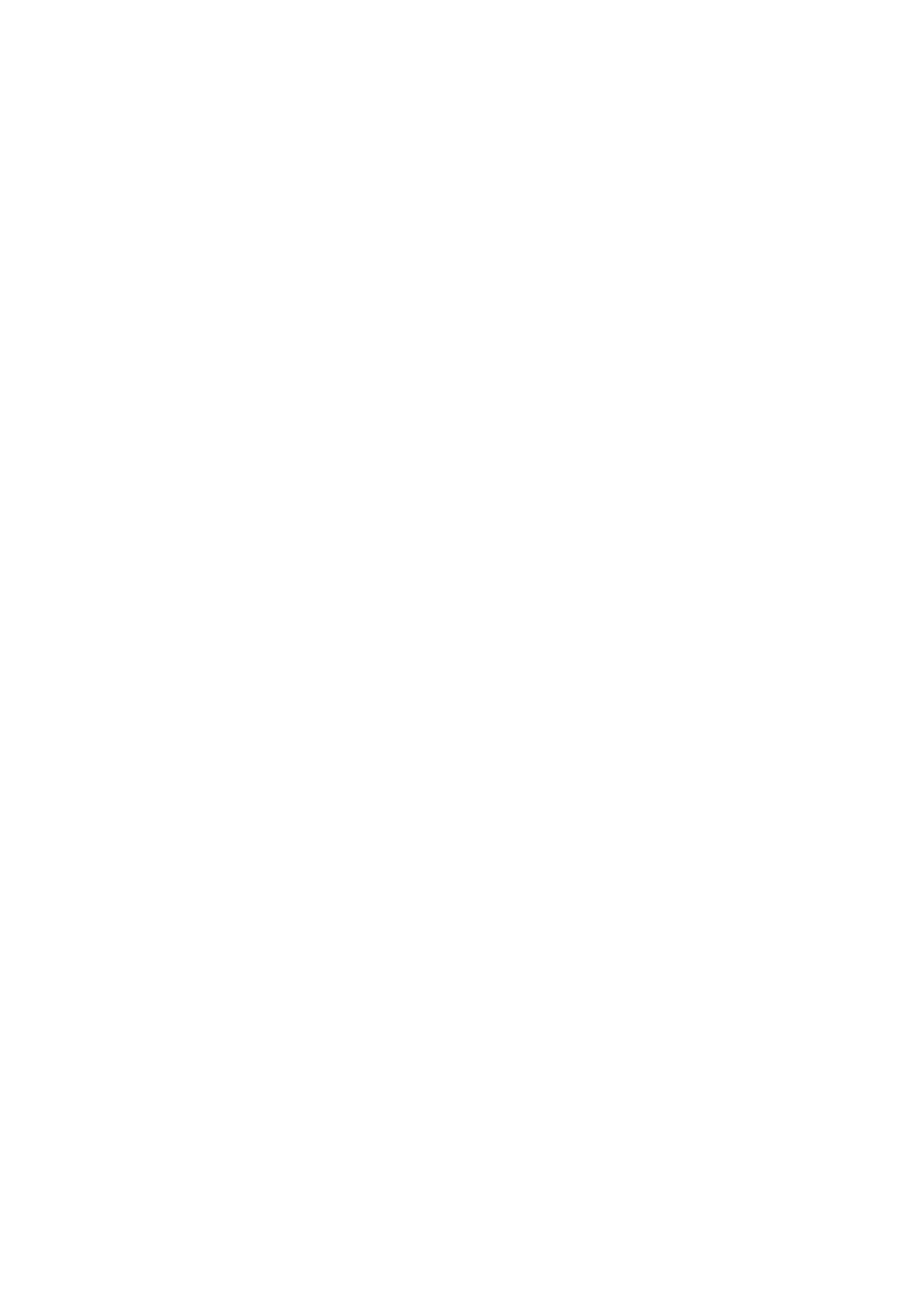Introduced by Ms Cate Faehrmann, MLC First print



New South Wales

# **Threatened Species Conservation Amendment (Ecological Consultants Accreditation Scheme) Bill 2011**

# **Contents**

|            |                                                                 | Page |
|------------|-----------------------------------------------------------------|------|
|            | Name of Act                                                     |      |
|            | Commencement                                                    |      |
| Schedule 1 | Amendment of Threatened Species Conservation<br>Act 1995 No 101 |      |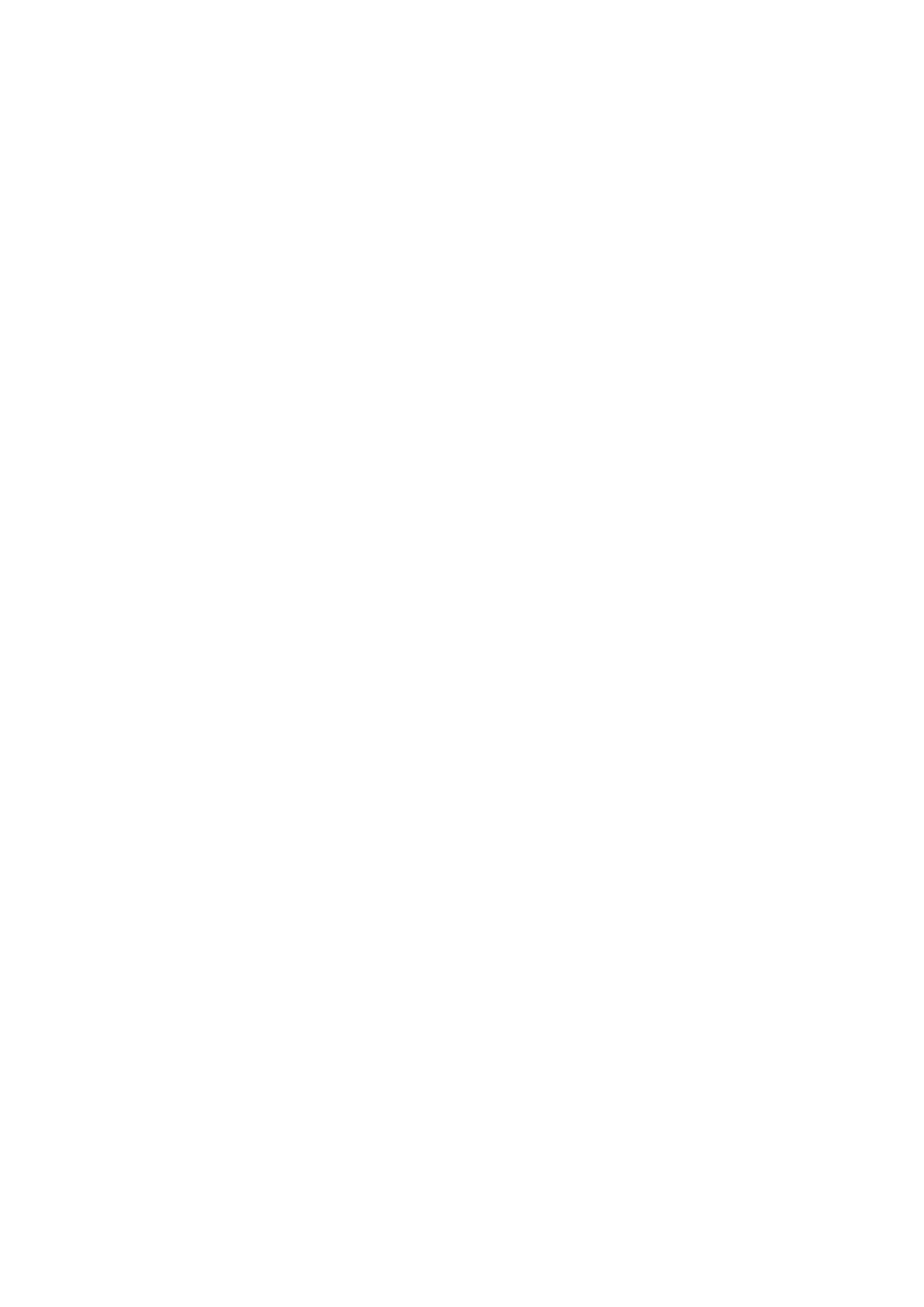

New South Wales

# **Threatened Species Conservation Amendment (Ecological Consultants Accreditation Scheme) Bill 2011**

No , 2011

## **A Bill for**

An Act to amend the *Threatened Species Conservation Act 1995* to provide for an accreditation scheme in respect of persons who prepare or carry out species impact statements and other ecological assessments and surveys.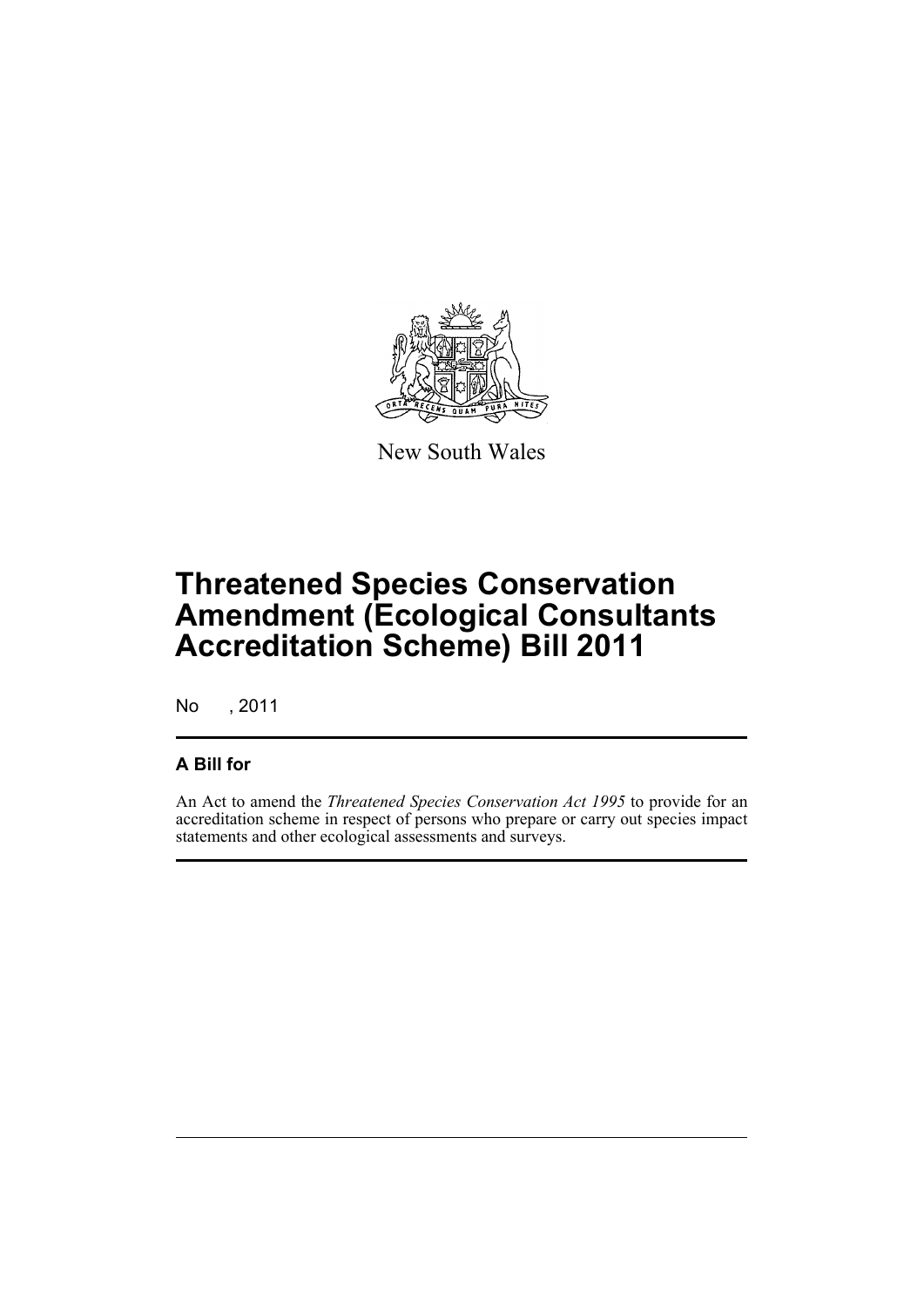<span id="page-9-1"></span><span id="page-9-0"></span>

| The Legislature of New South Wales enacts:                                                                           |                     |
|----------------------------------------------------------------------------------------------------------------------|---------------------|
| Name of Act                                                                                                          | $\mathcal{P}$       |
| This Act is the Threatened Species Conservation Amendment<br>(Ecological Consultants Accreditation Scheme) Act 2011. | 3<br>$\overline{4}$ |
| Commencement                                                                                                         | 5                   |
| This Act commences on the date of assent to this Act.                                                                | 6                   |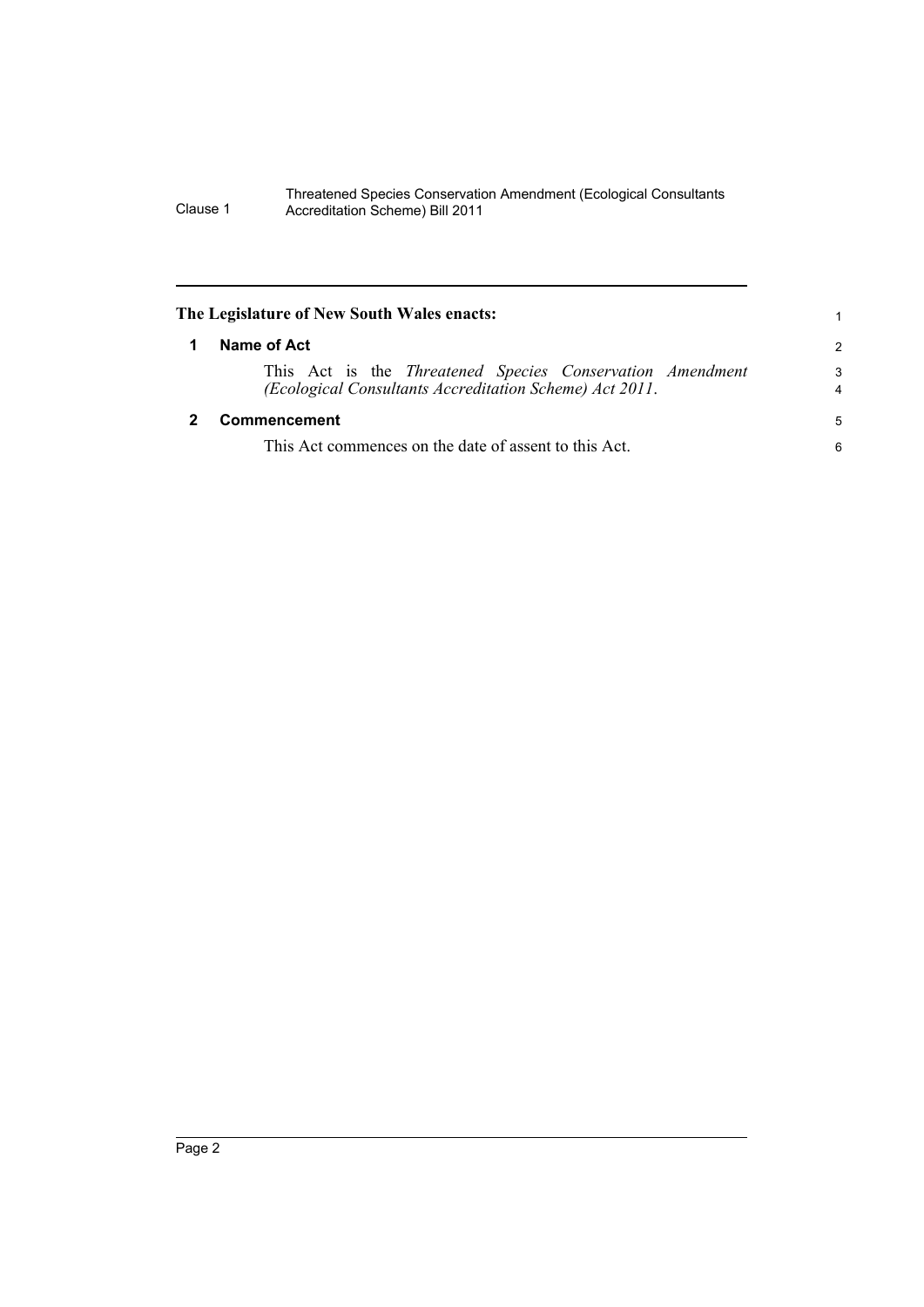Amendment of Threatened Species Conservation Act 1995 No 101 Schedule 1

#### <span id="page-10-0"></span>**Schedule 1 Amendment of Threatened Species Conservation Act 1995 No 101 [1] Section 113 Director-General may accredit persons to prepare species impact statements** Omit the section. **[2] Part 8A** Insert after Part 8: **Part 8A Ecological consultant accreditation scheme Division 1 Preliminary 137 Definitions** In this Part: *accreditation panel* means the accreditation panel established under this Part. *accredited ecological consultant* means a person who is accredited as an ecological consultant under this Part and whose accreditation is in force. *Chief Executive* means the Chief Executive of the Office of Environment and Heritage, Department of Premier and Cabinet. *ecological assessment* means any of the following: (a) an environmental assessment, or part of an environmental assessment, carried out for the purposes of compliance with the environmental assessment requirements under Part 3A of the Planning Act that relates to biodiversity values or the impact of a project on biodiversity values, (b) an environmental impact statement, or part of an environmental impact statement, prepared for the purposes of compliance with Part 4 or 5 of the Planning Act that relates to biodiversity values or the impact of a development or activity on biodiversity values, (c) any other assessment, or part of an assessment, prepared to assist a consent authority in deciding under the Planning Act whether something is likely to have a significant effect on threatened species, populations or ecological communities, or their habitats, 1  $\mathfrak{p}$  $\overline{a}$ 4 5 6 7 8 9 10 11 12 13 14 15 16 17 18 19  $20$ 21 22 23 24 25 26 27 28 29 30 31 32 33 34 35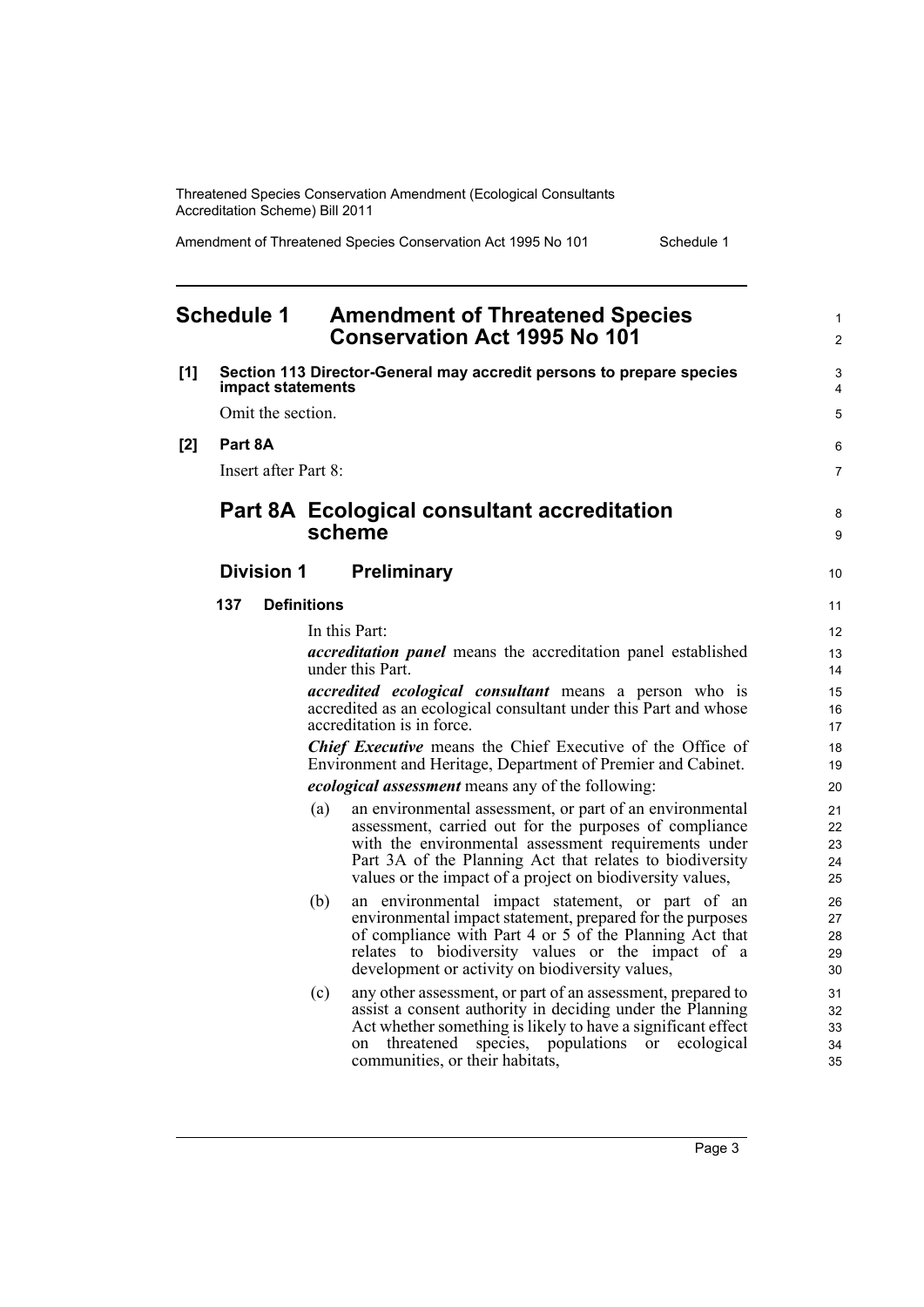Schedule 1 Amendment of Threatened Species Conservation Act 1995 No 101

| (d) | a species impact statement referred to in Division 2 of |
|-----|---------------------------------------------------------|
|     | Part 6 or in Part 7A of the Fisheries Management Act    |
|     | 1994.                                                   |

17

33 34 35

- (e) any survey or assessment of biodiversity values or of the impact of a proposal on biodiversity values prepared or carried out for the purposes of this Act or Part 7A of the *Fisheries Management Act 1994* (such as for use in connection with biodiversity certification or the biobanking scheme),
- (f) any other document or activity prescribed by the regulations.

*ecological consultant* means any person who is engaged or employed to prepare or carry out an ecological assessment.

*specialist ecological consultant* means an accredited ecological consultant who has specialist accreditation under this Part and whose specialist accreditation is in force.

### **Division 2 Accreditation**

# **138 Ecological consultants must be accredited**

An ecological assessment is to be prepared and carried out by an ecological consultant only if the ecological consultant is accredited under this Part.

**Note.** For offences, see Division 5. This Part does not require an employee or other person who prepares an ecological assessment under the supervision of an accredited ecological consultant to also be accredited.

## **138A Eligibility for accreditation**

- (1) The regulations may make provision for or with respect to eligibility for accreditation as an ecological consultant.
- (2) Without limiting the above, the regulations may impose continuing requirements in respect of eligibility for accreditation, including continuing professional education requirements.
- (3) Only natural persons are eligible for accreditation.

## **138B Specialist accreditation**

(1) The regulations may specify the types of ecological assessment (if any) that require specialist accreditation.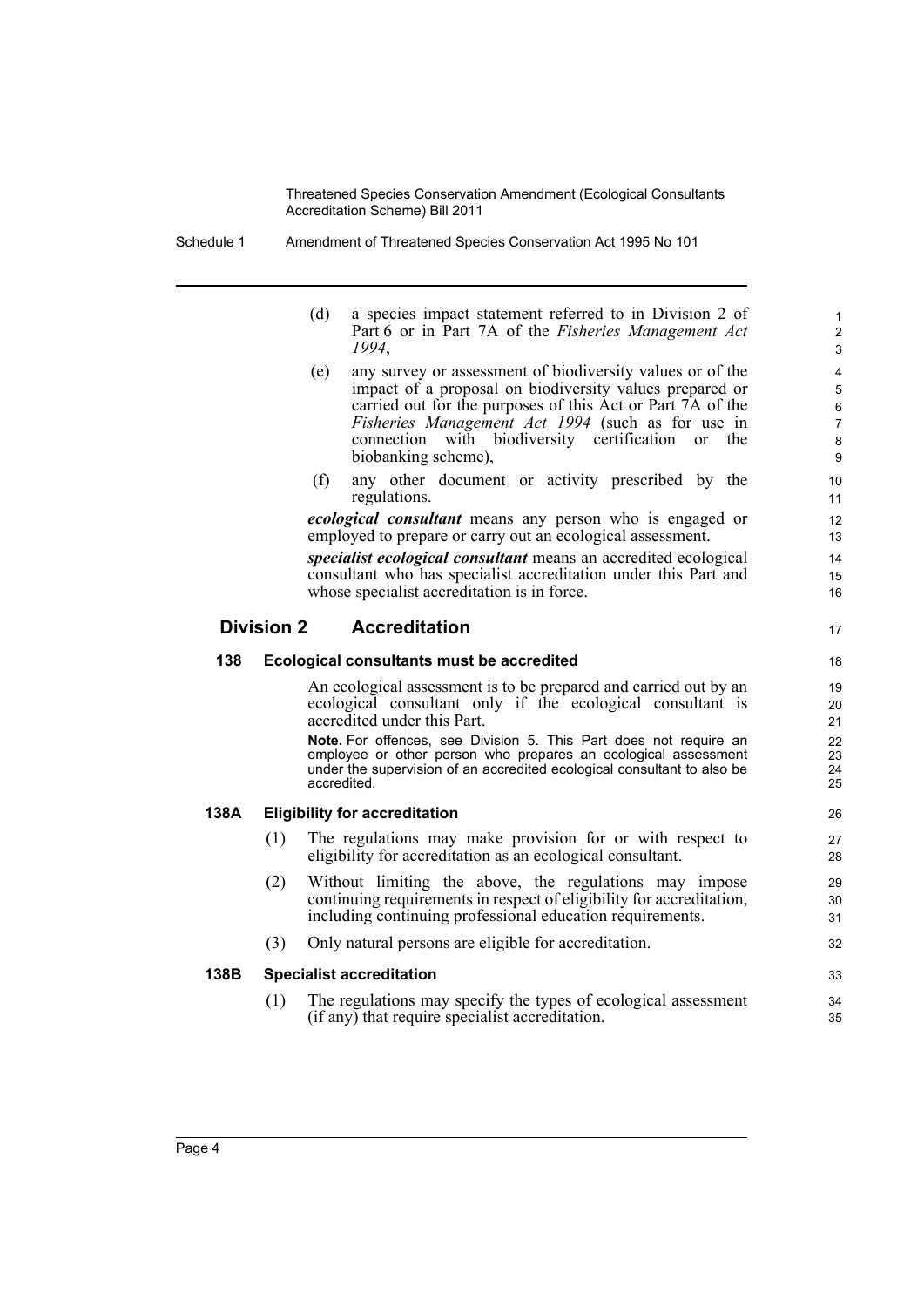Amendment of Threatened Species Conservation Act 1995 No 101

|  |  | Schedule 1 |  |  |  |
|--|--|------------|--|--|--|
|--|--|------------|--|--|--|

|      | (2) |           | An accredited ecological consultant is authorised to prepare or<br>carry out an ecological assessment that requires specialist<br>accreditation only if the ecological consultant has that specialist<br>accreditation. | $\mathbf{1}$<br>$\overline{\mathbf{c}}$<br>3<br>$\overline{\mathbf{4}}$ |
|------|-----|-----------|-------------------------------------------------------------------------------------------------------------------------------------------------------------------------------------------------------------------------|-------------------------------------------------------------------------|
|      | (3) |           | The regulations may make provision for or with respect to<br>eligibility for accreditation as a specialist ecological consultant.                                                                                       | 5<br>6                                                                  |
|      | (4) |           | Without limiting the above, the regulations may impose<br>continuing requirements in respect of eligibility for specialist<br>accreditation, including continuing professional education<br>requirements.               | $\overline{7}$<br>8<br>9<br>10                                          |
|      | (5) |           | Only natural persons are eligible for specialist accreditation.                                                                                                                                                         | 11                                                                      |
| 138C |     |           | Accreditation panel to be consulted on eligibility criteria                                                                                                                                                             | 12                                                                      |
|      | (1) | Minister. | A regulation that makes provision for or with respect to eligibility<br>for accreditation as an ecological consultant (including specialist<br>accreditation) may be made only on the recommendation of the             | 13<br>14<br>15<br>16                                                    |
|      | (2) |           | Before the Minister recommends the making of a regulation that<br>makes provision for or with respect to eligibility for accreditation<br>as an ecological consultant, the Minister must:                               | 17<br>18<br>19                                                          |
|      |     | (a)       | refer the proposed regulation to the accreditation panel for<br>comment, and                                                                                                                                            | 20<br>21                                                                |
|      |     | (b)       | consider any comment or recommendation made by the<br>accreditation panel in respect of the proposed regulation.                                                                                                        | 22<br>23                                                                |
| 138D |     |           | <b>Application for accreditation</b>                                                                                                                                                                                    | 24                                                                      |
|      | (1) |           | A person may apply to the Chief Executive for accreditation as<br>an ecological consultant.                                                                                                                             | 25<br>26                                                                |
|      | (2) |           | An application for accreditation as an ecological consultant must:                                                                                                                                                      | 27                                                                      |
|      |     | (a)       | be made in the manner and form approved by the Chief<br>Executive, and                                                                                                                                                  | 28<br>29                                                                |
|      |     | (b)       | be supported by any information required by the Chief<br>Executive, and                                                                                                                                                 | 30<br>31                                                                |
|      |     | (c)       | be accompanied by the application fee (if any) prescribed<br>by the regulations.                                                                                                                                        | 32<br>33                                                                |
|      | (3) |           | An application for accreditation that is duly made is to be referred                                                                                                                                                    | 34                                                                      |

by the Chief Executive to the accreditation panel.

35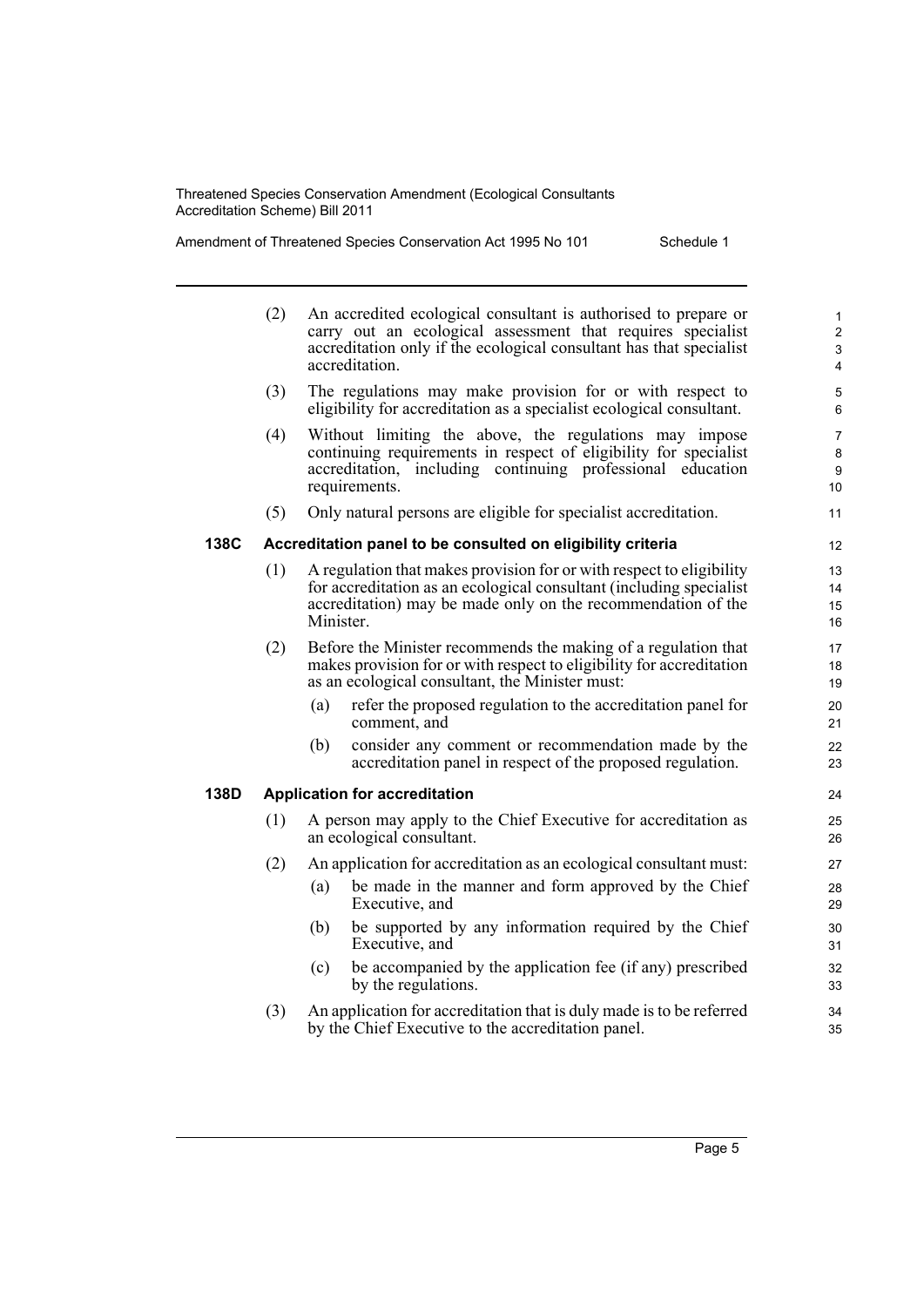Schedule 1 Amendment of Threatened Species Conservation Act 1995 No 101

|      | (4) | If the accreditation panel considers it necessary in order to<br>determine the eligibility of an applicant for accreditation, the<br>accreditation panel may require the applicant to do one or both of<br>the following: | $\mathbf{1}$<br>$\overline{2}$<br>$\mathfrak{S}$<br>$\overline{4}$ |
|------|-----|---------------------------------------------------------------------------------------------------------------------------------------------------------------------------------------------------------------------------|--------------------------------------------------------------------|
|      |     | furnish to the accreditation panel, within a specified time,<br>(a)<br>any further particulars that the accreditation panel<br>considers necessary,                                                                       | $\mathbf 5$<br>6<br>$\overline{7}$                                 |
|      |     | appear before the accreditation panel for an interview.<br>(b)                                                                                                                                                            | 8                                                                  |
|      | (5) | The accreditation panel is to make a recommendation to the Chief<br>Executive regarding the eligibility of an applicant for<br>accreditation.                                                                             | 9<br>10<br>11                                                      |
|      | (6) | The Chief Executive, in determining whether the applicant is<br>eligible for accreditation, is to have regard to the<br>recommendation of the accreditation panel.                                                        | 12<br>13<br>14                                                     |
| 138E |     | <b>Grant of accreditation</b>                                                                                                                                                                                             | 15                                                                 |
|      | (1) | The Chief Executive is to determine an application for<br>ecological consultant by granting<br>accreditation as<br>an<br>accreditation or refusing accreditation.                                                         | 16<br>17<br>18                                                     |
|      | (2) | The Chief Executive may refuse to grant accreditation:                                                                                                                                                                    | 19                                                                 |
|      |     | if the applicant fails to comply with this Part or a<br>(a)<br>requirement made under this Part, or                                                                                                                       | 20<br>21                                                           |
|      |     | (b)<br>if, in the opinion of the Chief Executive, the applicant is<br>not eligible for accreditation, or                                                                                                                  | 22<br>23                                                           |
|      |     | if, within the period of 2 years before the date the<br>(c)<br>application was made, the Chief Executive revoked or<br>refused to renew the applicant's accreditation as an<br>ecological consultant, or                  | 24<br>25<br>26<br>27                                               |
|      |     | on any other grounds prescribed by the regulations.<br>(d)                                                                                                                                                                | 28                                                                 |
|      | (3) | The Chief Executive must give notice in writing of the<br>determination of the application to the applicant, including:                                                                                                   | 29<br>30                                                           |
|      |     | if accreditation is granted, notice of any conditions to<br>(a)<br>which the accreditation is subject, and                                                                                                                | 31<br>32                                                           |
|      |     | if accreditation is refused, the reasons for the refusal.<br>(b)                                                                                                                                                          | 33                                                                 |
| 138F |     | <b>Renewal of accreditation</b>                                                                                                                                                                                           | 34                                                                 |
|      | (1) | Accreditation as an ecological consultant may be renewed by the<br>Chief Executive on application by the ecological consultant.                                                                                           | 35<br>36                                                           |
|      |     |                                                                                                                                                                                                                           |                                                                    |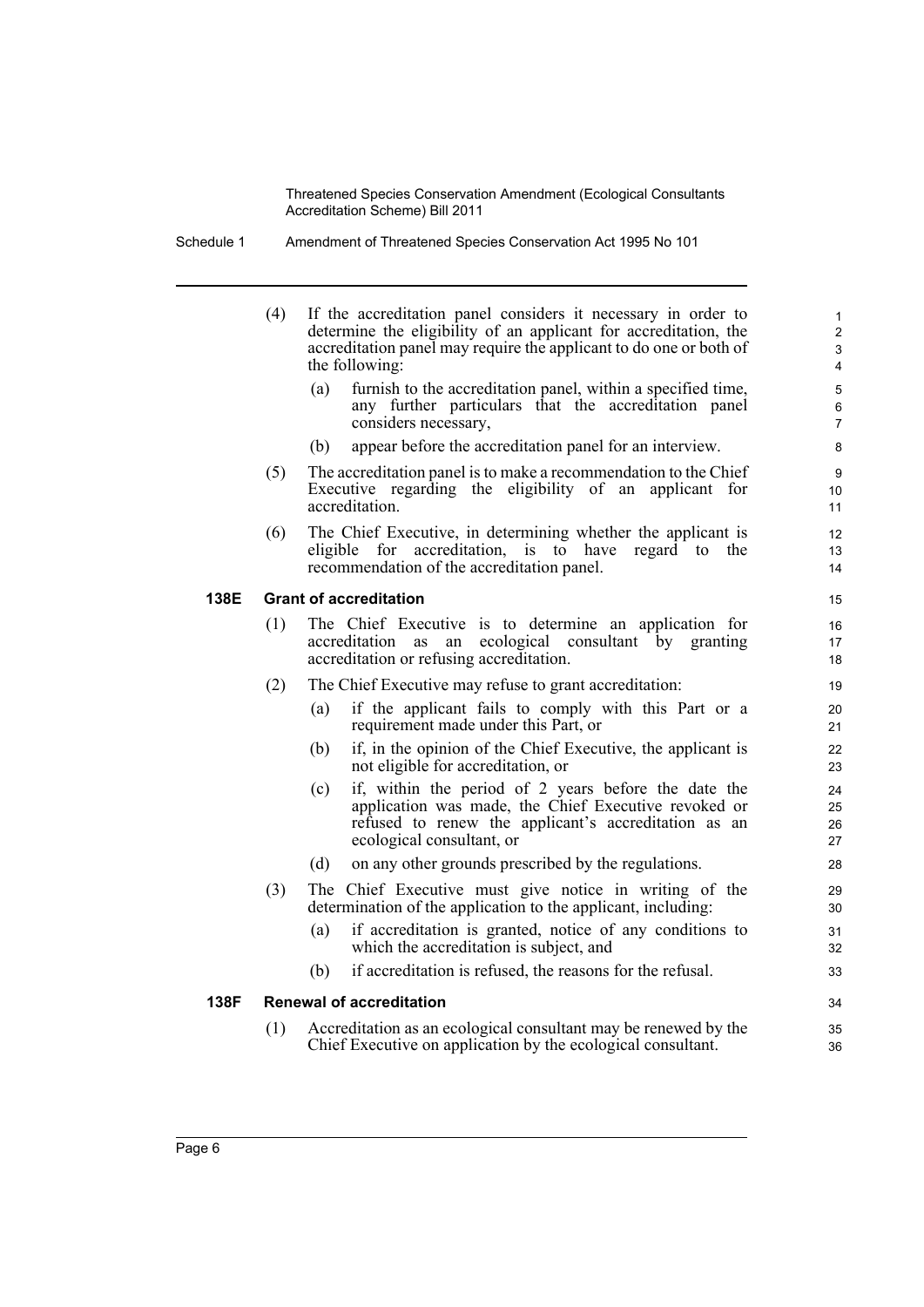applicant.

Amendment of Threatened Species Conservation Act 1995 No 101 Schedule 1

| (2) | This Part applies, with any necessary modifications, to an<br>application for renewal of accreditation in the same way as it<br>applies to an application for accreditation.<br>Note. Accordingly, the application would be referred to the accreditation<br>panel for a recommendation as to eligibility. | 1<br>$\overline{2}$<br>3<br>$\overline{4}$<br>5 |
|-----|------------------------------------------------------------------------------------------------------------------------------------------------------------------------------------------------------------------------------------------------------------------------------------------------------------|-------------------------------------------------|
| (3) | The Chief Executive is to determine an application for renewal of<br>an ecological consultant<br>by renewing<br>accreditation<br>as<br>accreditation or refusing to renew accreditation.                                                                                                                   | 6<br>$\overline{7}$<br>8                        |
| (4) | The Chief Executive may refuse to renew accreditation as an<br>ecological consultant:                                                                                                                                                                                                                      | 9<br>10                                         |
|     | if the applicant fails to comply with this Part or a<br>(a)<br>requirement made under this Part, or                                                                                                                                                                                                        | 11<br>12                                        |
|     | (b)<br>if, in the opinion of the Chief Executive, the applicant is no<br>longer eligible for accreditation, or                                                                                                                                                                                             | 13<br>14                                        |
|     | if, in the opinion of the Chief Executive, there are grounds<br>(c)<br>for the suspension or revocation of accreditation, or                                                                                                                                                                               | 15<br>16                                        |
|     | on any other grounds prescribed by the regulations.<br>(d)                                                                                                                                                                                                                                                 | 17                                              |
| (5) | The Chief Executive must not refuse to renew accreditation of a<br>person unless, before doing so:                                                                                                                                                                                                         | 18<br>19                                        |
|     | the Chief Executive gives the person notice in writing of<br>(a)<br>his or her intention to do so, specifying the reasons for his<br>or her decision, and                                                                                                                                                  | 20<br>21<br>22                                  |
|     | the Chief Executive gives the person a reasonable<br>(b)<br>opportunity to make submissions in relation to the<br>proposed refusal to renew, and                                                                                                                                                           | 23<br>24<br>25                                  |
|     | Chief Executive takes into consideration<br>(c)<br>the<br>any<br>submissions made by the person.                                                                                                                                                                                                           | 26<br>27                                        |
| (6) | The Chief Executive must give notice in writing to the applicant<br>of the determination of an application for renewal of<br>accreditation, including:                                                                                                                                                     | 28<br>29<br>30                                  |
|     | if accreditation is renewed, any conditions to which the<br>(a)<br>accreditation is subject, and                                                                                                                                                                                                           | 31<br>32                                        |
|     | if the application is refused, the reasons for the refusal.<br>(b)                                                                                                                                                                                                                                         | 33                                              |
| (7) | If an application for renewal of an accreditation that is in force is<br>made to the Chief Executive before the expiry of the existing<br>accreditation, the accreditation remains in force until notice in<br>writing of the determination of the application is given to the                             | 34<br>35<br>36<br>37                            |

38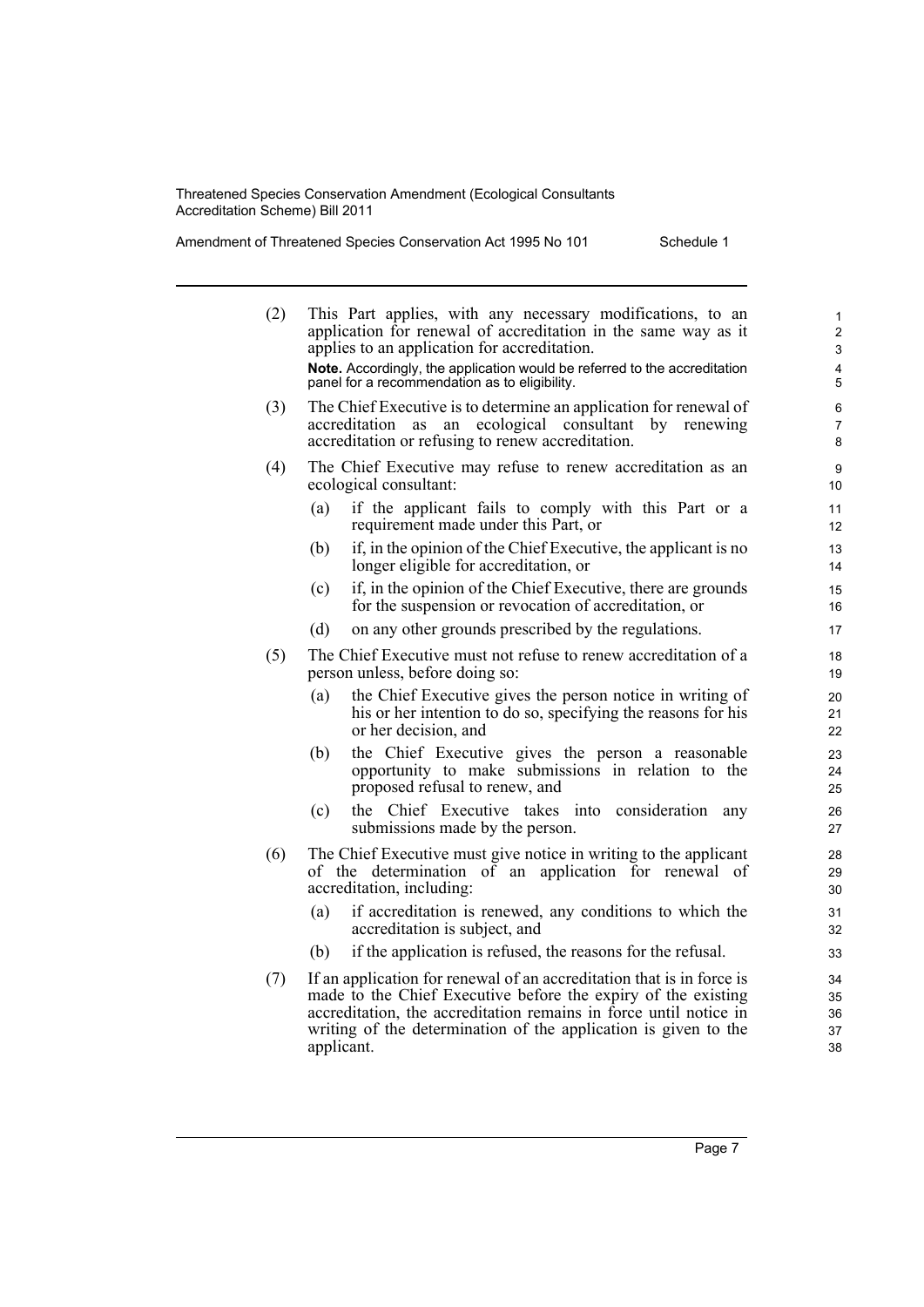Schedule 1 Amendment of Threatened Species Conservation Act 1995 No 101

#### **138G Duration of accreditation**

- An accreditation remains in force, subject to this Part, for a period of 3 years from the date on which it is granted or renewed, unless sooner revoked.
- (2) Accreditation does not have effect during the period of any suspension.

7

#### **138H Conditions of accreditation**

- (1) The Chief Executive may grant accreditation or a renewal of accreditation unconditionally or subject to conditions.
- (2) In addition, at any time while the accreditation is in force or suspended, the Chief Executive may, on a recommendation made by the accreditation panel following a peer review, by notice in writing given to the ecological consultant:
	- (a) impose conditions or further conditions on the accreditation, or
	- (b) vary or revoke any of the conditions to which the accreditation is subject.
- (3) A condition imposed by the Chief Executive, or the variation or revocation of a condition, takes effect on the date specified in the notice or on the date on which it is given to the ecological consultant, whichever is the later.
- (4) The regulations may impose a condition on an accreditation or class of accreditation.
- (5) A condition imposed by the regulations cannot be varied or revoked by the Chief Executive and prevails to the extent of any inconsistency over a condition imposed by the Chief Executive under this Part.

#### **138I Accreditation fee**

The regulations may require an accreditation fee to be paid to the Chief Executive, in respect of a grant or renewal of accreditation, within a time determined by the Chief Executive.

#### **138J Revocation or suspension of accreditation**

- (1) The Chief Executive may, by notice in writing given to a person, suspend or revoke the person's accreditation if the Chief Executive is of the opinion that one or more of the following grounds exist:
	- (a) the person is no longer eligible for accreditation as an ecological consultant,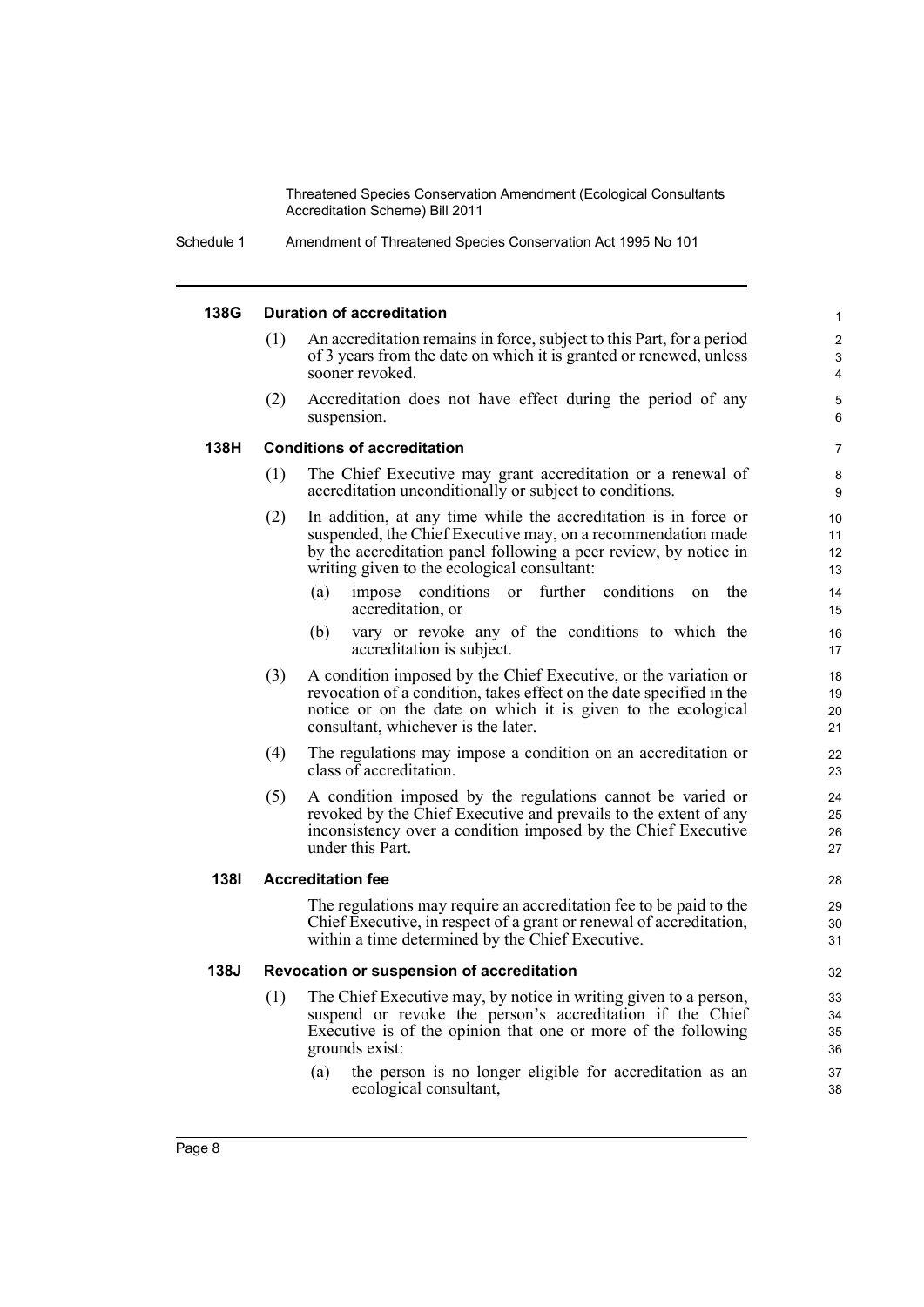Amendment of Threatened Species Conservation Act 1995 No 101 Schedule 1

|     | (b)                                                                                                                                                                 | the person has not satisfied any continuing professional<br>education requirements that apply to accredited ecological<br>consultants,                                                                                                                                                                    | 1<br>$\overline{2}$<br>3   |
|-----|---------------------------------------------------------------------------------------------------------------------------------------------------------------------|-----------------------------------------------------------------------------------------------------------------------------------------------------------------------------------------------------------------------------------------------------------------------------------------------------------|----------------------------|
|     | (c)                                                                                                                                                                 | the person has contravened:                                                                                                                                                                                                                                                                               | 4                          |
|     |                                                                                                                                                                     | any of the provisions of this Part, or<br>(i)                                                                                                                                                                                                                                                             | 5                          |
|     |                                                                                                                                                                     | any of the provisions of the regulations, or<br>(ii)                                                                                                                                                                                                                                                      | 6                          |
|     |                                                                                                                                                                     | (iii)<br>a condition to which the accreditation is subject,                                                                                                                                                                                                                                               | 7                          |
|     | (d)                                                                                                                                                                 | accreditation panel makes a recommendation,<br>the<br>following a peer review, that the person's accreditation be<br>suspended or revoked,                                                                                                                                                                | 8<br>9<br>10               |
|     | (e)                                                                                                                                                                 | the person provided false or misleading information in<br>connection with an application for accreditation or renewal<br>of accreditation,                                                                                                                                                                | 11<br>12<br>13             |
|     | (f)                                                                                                                                                                 | the person fails to pay an accreditation fee within the time<br>determined by the Chief Executive, or such further time as<br>the Chief Executive may allow,                                                                                                                                              | 14<br>15<br>16             |
|     | (g)                                                                                                                                                                 | any other ground prescribed by the regulations.                                                                                                                                                                                                                                                           | 17                         |
| (2) |                                                                                                                                                                     | The Chief Executive must not suspend or revoke accreditation of<br>a person unless, before doing so:                                                                                                                                                                                                      | 18<br>19                   |
|     | (a)                                                                                                                                                                 | the Chief Executive gives the person notice in writing of<br>his or her intention to do so, specifying the reasons for his<br>or her decision, and                                                                                                                                                        | 20<br>21<br>22             |
|     | (b)                                                                                                                                                                 | the Chief Executive gives the person a reasonable<br>opportunity to make submissions in relation to the<br>proposed revocation or suspension, and                                                                                                                                                         | 23<br>24<br>25             |
|     | (c)                                                                                                                                                                 | Chief Executive takes into consideration<br>the<br>any<br>submissions made by the person.                                                                                                                                                                                                                 | 26<br>27                   |
| (3) |                                                                                                                                                                     | The Chief Executive must give notice in writing to an accredited<br>ecological consultant of the revocation or suspension of his or her<br>accreditation, including the reasons for the revocation or<br>suspension.                                                                                      | 28<br>29<br>30<br>31       |
| (4) | A suspension of accreditation of a person has effect on the date<br>notice of the suspension is given to the person, or on a later date<br>specified in the notice. |                                                                                                                                                                                                                                                                                                           |                            |
| (5) |                                                                                                                                                                     | If a person's accreditation is suspended until the fulfilment of<br>specified conditions, the Chief Executive must give the person<br>notice in writing that the accreditation is reinstated as soon as<br>practicable after he or she is satisfied that the specified conditions<br>have been fulfilled. | 35<br>36<br>37<br>38<br>39 |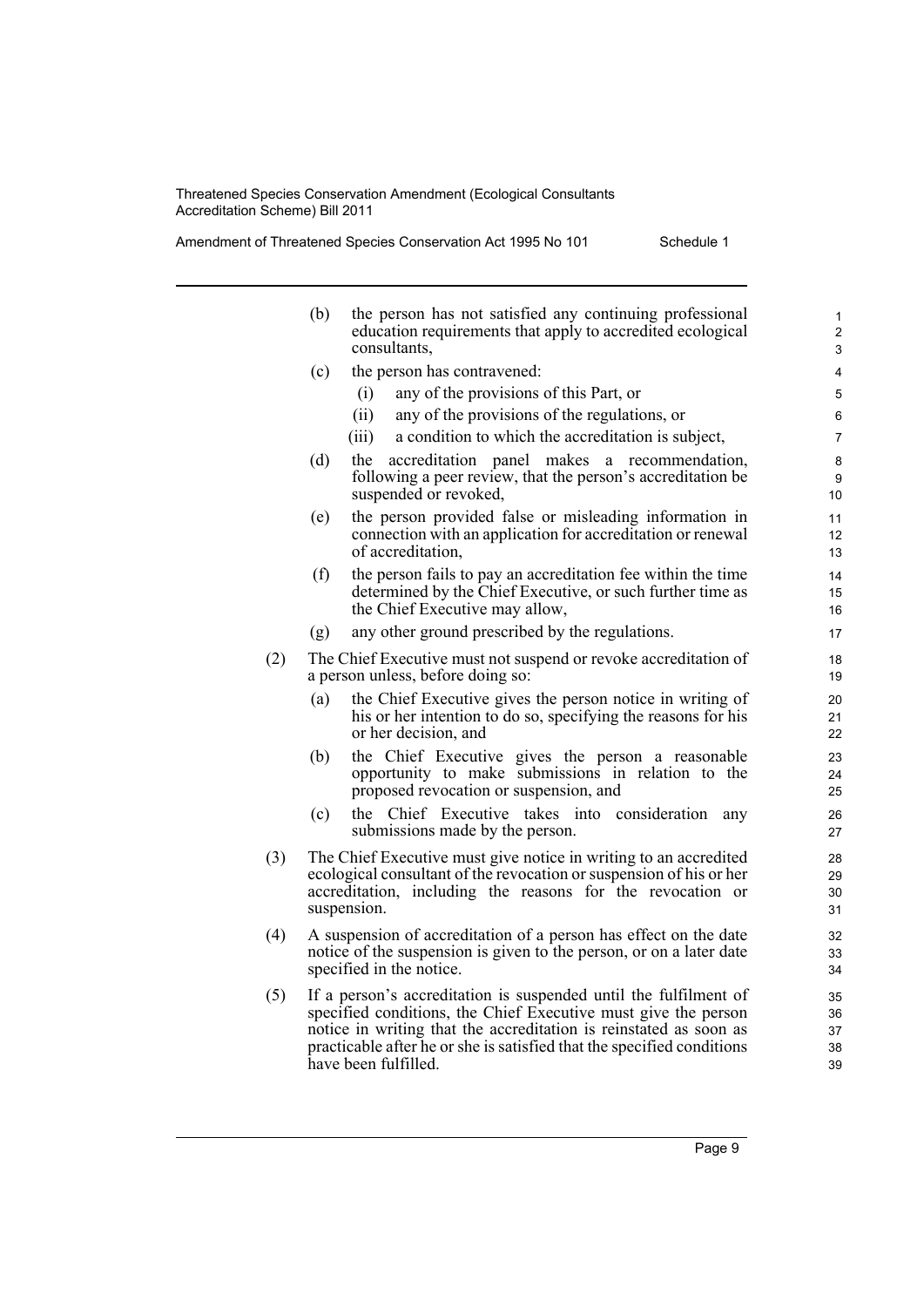Schedule 1 Amendment of Threatened Species Conservation Act 1995 No 101

|      | (6) |     | A revocation of accreditation of a person takes effect on the date<br>on which notice of the revocation is given to the person, or on a<br>later date specified in the notice. | $\mathbf{1}$<br>$\overline{c}$<br>3 |
|------|-----|-----|--------------------------------------------------------------------------------------------------------------------------------------------------------------------------------|-------------------------------------|
|      | (7) |     | The Chief Executive may revoke an accreditation that is<br>suspended.                                                                                                          | $\overline{4}$<br>5                 |
| 138K |     |     | <b>Right to seek review from Administrative Decisions Tribunal</b>                                                                                                             | 6                                   |
|      |     |     | A person may apply to the Administrative Decisions Tribunal for<br>a review of the following decisions:                                                                        | $\overline{7}$<br>8                 |
|      |     | (a) | a decision of the Chief Executive to refuse to grant the<br>person accreditation as an ecological consultant,                                                                  | 9<br>10 <sup>°</sup>                |
|      |     | (b) | a decision of the Chief Executive to refuse to grant the<br>person accreditation as a specialist ecological consultant,                                                        | 11<br>12 <sup>2</sup>               |
|      |     | (c) | a decision of the Chief Executive to refuse to renew the<br>person's accreditation as an ecological consultant,                                                                | 13<br>14                            |
|      |     | (d) | a decision of the Chief Executive to impose, vary or revoke<br>any conditions of the person's accreditation as an<br>ecological consultant,                                    | 15<br>16<br>17                      |
|      |     | (e) | a decision of the Chief Executive to revoke or suspend the<br>person's accreditation as an ecological consultant.                                                              | 18<br>19                            |
| 138L |     |     | Chief Executive to keep register of ecological consultants                                                                                                                     | 20                                  |
|      | (1) |     | The Chief Executive is to keep a register of ecological<br>consultants.                                                                                                        | 21<br>22                            |
|      | (2) |     | The Chief Executive is to cause the following to be recorded in<br>the register:                                                                                               | 23<br>24                            |
|      |     | (a) | the name and contact details of each accredited ecological                                                                                                                     | 25<br>26                            |
|      |     |     | consultant,                                                                                                                                                                    |                                     |
|      |     | (b) | the name and contact details of each accredited specialist<br>ecological consultant,                                                                                           | 27<br>28                            |
|      |     | (c) | the particulars of accreditation, including any conditions<br>of accreditation imposed by the Chief Executive,                                                                 | 29<br>30                            |
|      |     | (d) | the following matters in relation to an ecological<br>consultant whose accreditation has been suspended or<br>revoked:                                                         | 31<br>32<br>33                      |
|      |     |     | the name of the ecological consultant,<br>(i)                                                                                                                                  | 34                                  |
|      |     |     | the name of the employer of the ecological<br>(ii)<br>consultant,                                                                                                              | 35<br>36                            |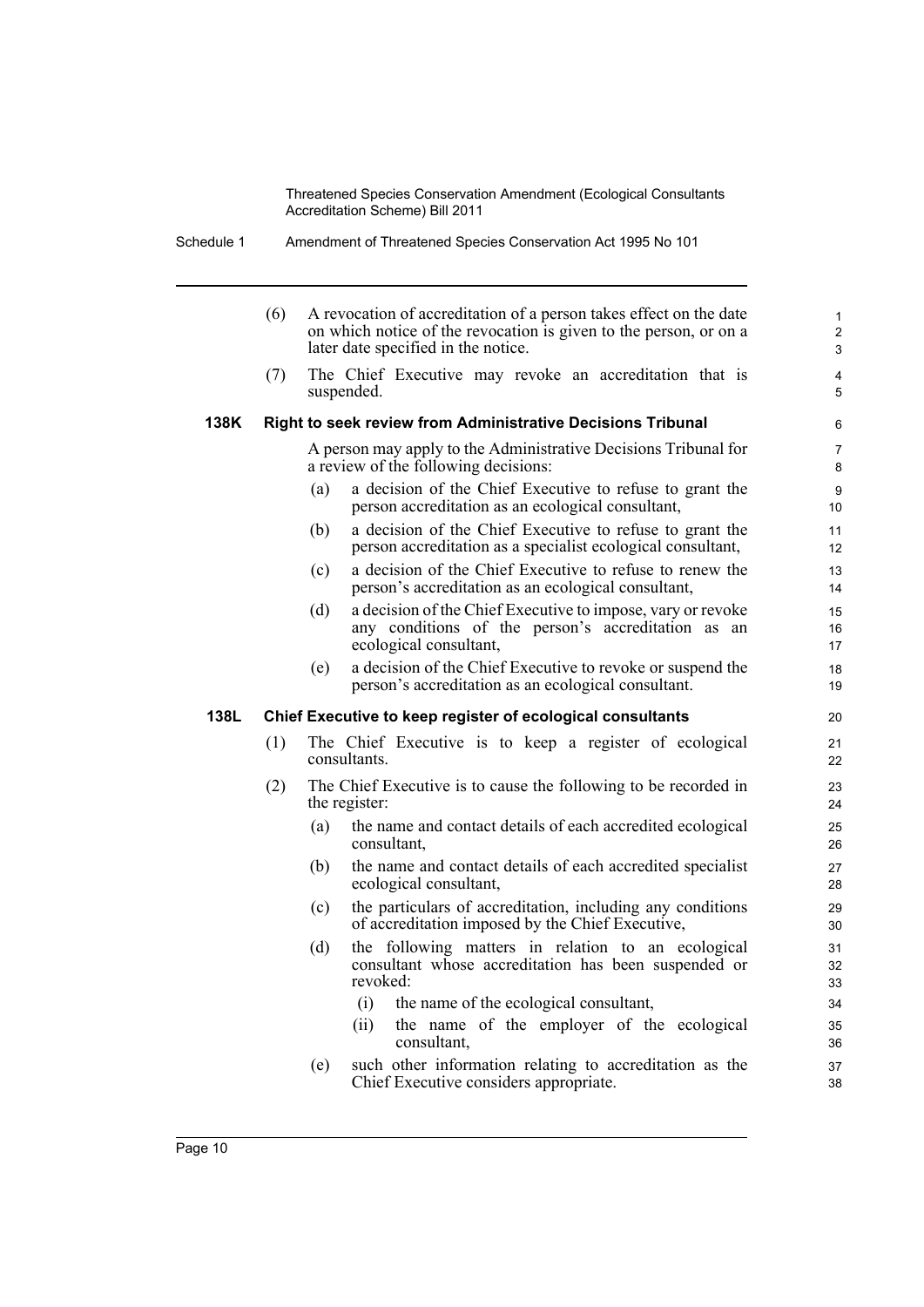÷.

Amendment of Threatened Species Conservation Act 1995 No 101 Schedule 1

|                                                 | (3) | The Chief Executive is to cause the register to be made available<br>for public inspection on the website of the Office of Environment<br>and Heritage.                                                                              | $\mathbf{1}$<br>$\overline{c}$<br>3 |  |  |  |
|-------------------------------------------------|-----|--------------------------------------------------------------------------------------------------------------------------------------------------------------------------------------------------------------------------------------|-------------------------------------|--|--|--|
| <b>Division 3</b><br><b>Accreditation panel</b> |     |                                                                                                                                                                                                                                      |                                     |  |  |  |
| 138M                                            |     | <b>Accreditation panel</b>                                                                                                                                                                                                           | 5                                   |  |  |  |
|                                                 | (1) | There is to be an accreditation panel.                                                                                                                                                                                               | 6                                   |  |  |  |
|                                                 | (2) | The accreditation panel is to consist of the following members:                                                                                                                                                                      | 7                                   |  |  |  |
|                                                 |     | the Chief Executive or an officer of the Office of<br>(a)<br>Environment and Heritage nominated from time to time by<br>the Chief Executive, who is to be Chairperson of the panel,                                                  | 8<br>9<br>10                        |  |  |  |
|                                                 |     | (b)<br>4 or more appointed members, being persons appointed by<br>the Chief Executive as members who are not officers of the<br>Office of Environment and Heritage.                                                                  | 11<br>12<br>13                      |  |  |  |
|                                                 | (3) | Each appointed member must be a person who, in the opinion of<br>the Chief Executive, is an expert in biodiversity values.                                                                                                           | 14<br>15                            |  |  |  |
|                                                 | (4) | An appointed member of the accreditation panel holds office for<br>such period (not exceeding 5 years) as is specified in the<br>member's instrument of appointment, but is eligible (if otherwise<br>qualified) for re-appointment. | 16<br>17<br>18<br>19                |  |  |  |
|                                                 | (5) | The Chief Executive may remove an appointed member from the<br>accreditation panel at any time by giving the member notice in<br>writing.                                                                                            | 20<br>21<br>22                      |  |  |  |
|                                                 | (6) | An appointed member of the accreditation panel is entitled to<br>such allowances in connection with the work of the panel as the<br>Chief Executive approves in respect of the member.                                               | 23<br>24<br>25                      |  |  |  |
| <b>138N</b>                                     |     | <b>Functions of accreditation panel</b>                                                                                                                                                                                              | 26                                  |  |  |  |
|                                                 | (1) | The functions of the accreditation panel are:                                                                                                                                                                                        | 27                                  |  |  |  |
|                                                 |     | to make recommendations to the Chief Executive<br>(a)<br>regarding the eligibility of an applicant for accreditation<br>(including specialist accreditation), and                                                                    | 28<br>29<br>30                      |  |  |  |
|                                                 |     | to make recommendations to the Minister regarding any<br>(b)<br>regulation that makes provision for eligibility for<br>accreditation as an ecological consultant (including<br>specialist accreditation), and                        | 31<br>32<br>33<br>34                |  |  |  |
|                                                 |     | to conduct peer reviews of ecological assessments carried<br>(c)<br>out by ecological consultants, and                                                                                                                               | 35<br>36                            |  |  |  |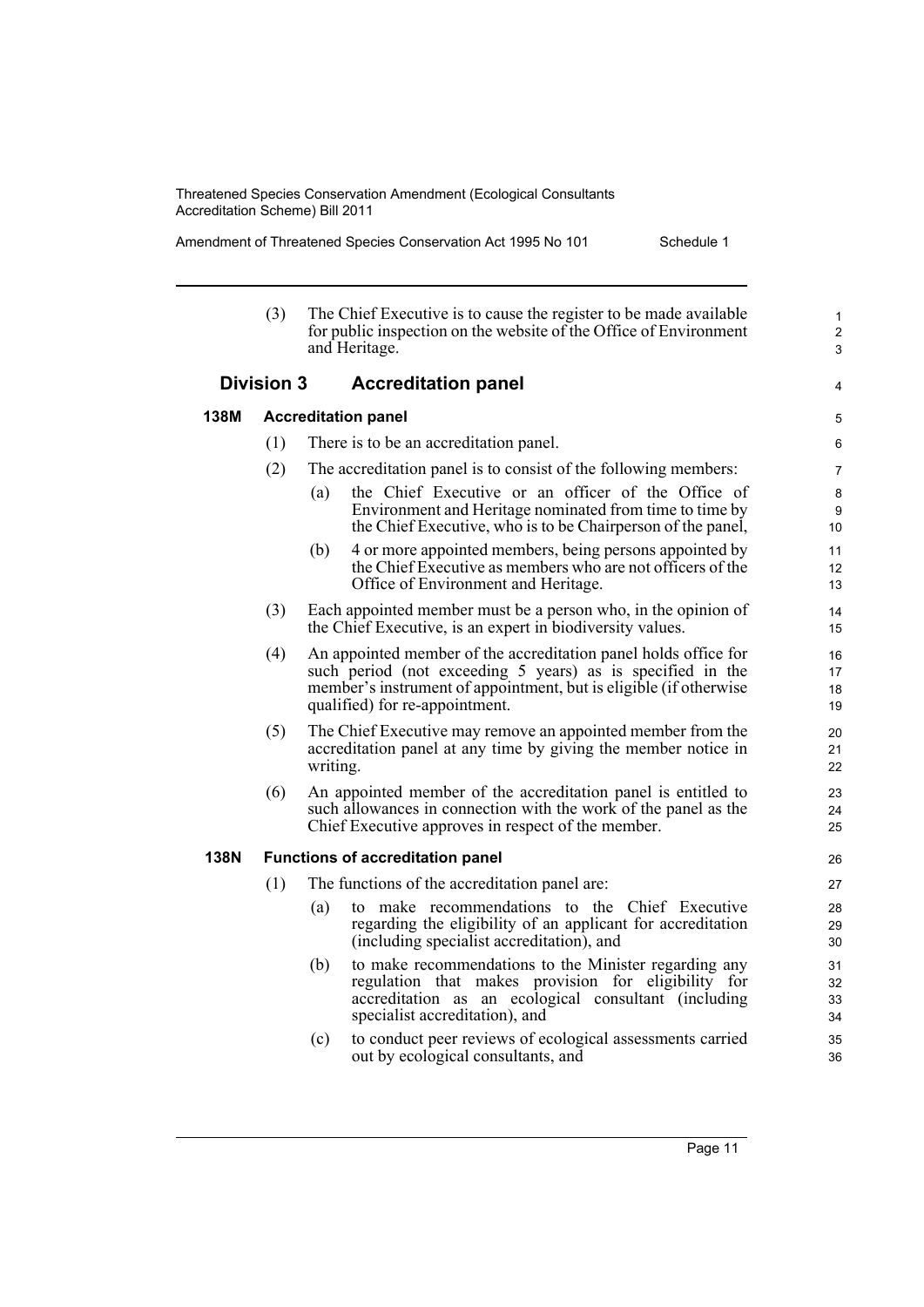(d) to make recommendations to the Chief Executive following such peer reviews, and

- (e) to provide such other advice to the Chief Executive as the Chief Executive may request.
- (2) The accreditation panel has such other functions as are conferred or imposed on the panel by or under this or any other Act.
- (3) Anything done or omitted to be done by a member of the accreditation panel in exercising the functions of the panel or member under this Act does not, if the thing was done or omitted to be done in good faith, subject the member personally to any action, liability, claim or demand.

#### **138O Procedure of accreditation panel**

The procedure of the accreditation panel is to be determined by the Chief Executive or (subject to any determination of the Chief Executive) by the accreditation panel.

#### **138P Disclosure of relevant interests**

(1) If:

- (a) a member has a relevant interest in a matter being considered or about to be considered by the accreditation panel, and
- (b) the interest appears to raise a conflict with the proper performance of the member's duties in relation to the consideration of the matter,

the member must, as soon as possible after the relevant facts have come to the member's knowledge, disclose the nature of the interest to the accreditation panel.

- (2) A disclosure by a member to the accreditation panel that the member:
	- (a) is a member, or is in the employment, of a specified company or other body, or
	- (b) is a partner, or is in the employment, of a specified person, or
	- (c) has some other specified interest relating to a specified company or other body or to a specified person,

is a sufficient disclosure of the nature of the interest in any matter relating to that company or other body or to that person which may arise after the date of the disclosure and which is required to be disclosed under subsection (1).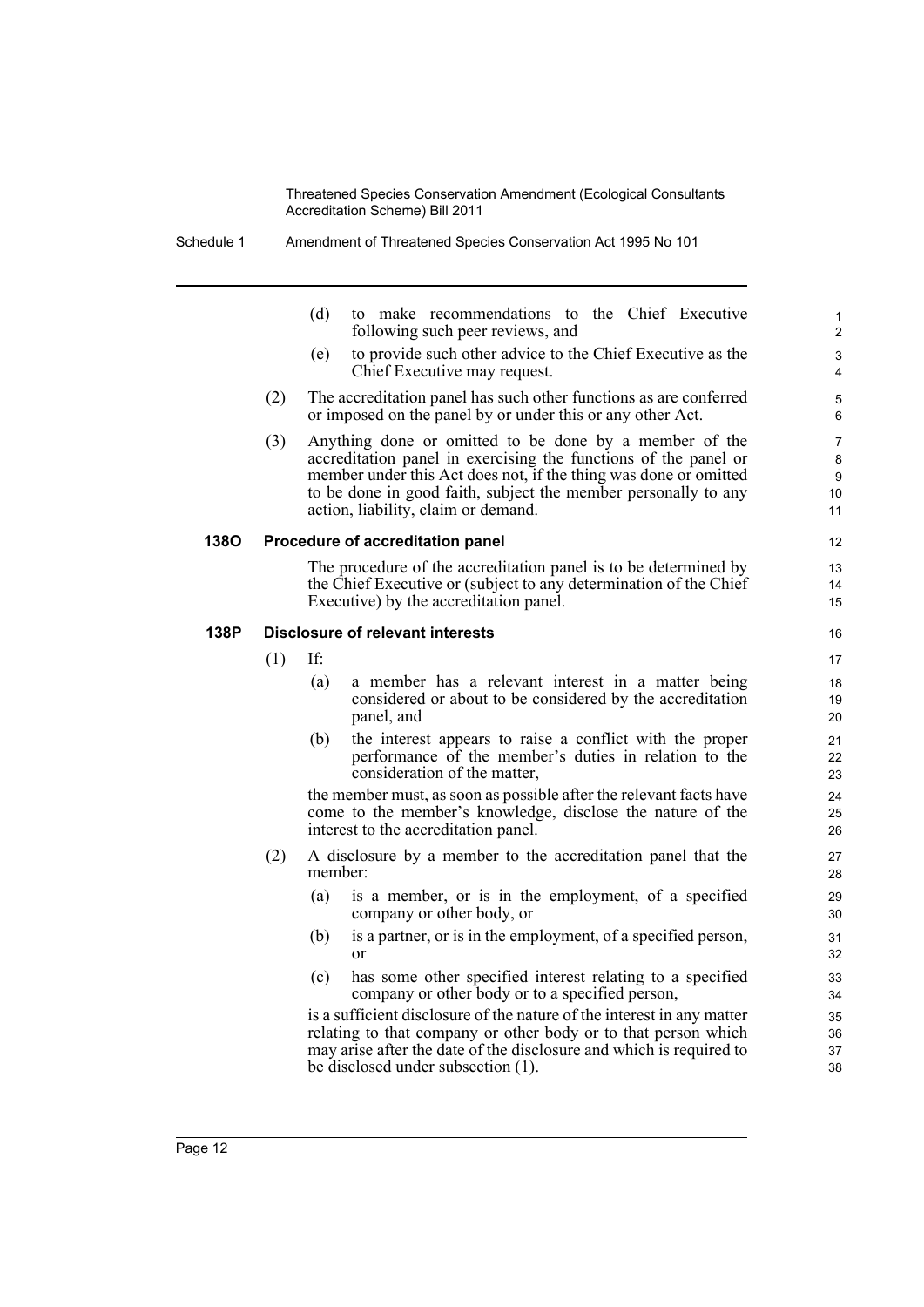Amendment of Threatened Species Conservation Act 1995 No 101 Schedule 1

| (3) |              | Particulars of any disclosure made under this section must be<br>recorded by the accreditation panel in a book kept for that<br>purpose and that book must be open at all reasonable hours for<br>inspection by any person on payment of the fee determined by the<br>accreditation panel. | 1<br>$\overline{c}$<br>3<br>4<br>5 |
|-----|--------------|--------------------------------------------------------------------------------------------------------------------------------------------------------------------------------------------------------------------------------------------------------------------------------------------|------------------------------------|
| (4) |              | After a member has disclosed the nature of an interest in any<br>matter, the member must not, unless the Chief Executive or the<br>accreditation panel otherwise determines:                                                                                                               | 6<br>$\overline{7}$<br>8           |
|     | (a)          | be present during any deliberation of the accreditation<br>panel with respect to the matter, or                                                                                                                                                                                            | 9<br>10                            |
|     | (b)          | take part in any decision of the accreditation panel with<br>respect to the matter.                                                                                                                                                                                                        | 11<br>12                           |
| (5) | not:         | For the purposes of the making of a determination by the<br>accreditation panel under subsection (4), a member who has a<br>relevant interest in a matter to which the disclosure relates must                                                                                             | 13<br>14<br>15<br>16               |
|     | (a)<br>(b)   | be present during any deliberation of the accreditation<br>panel for the purpose of making the determination, or<br>take part in the making by the accreditation panel of the<br>determination.                                                                                            | 17<br>18<br>19<br>20               |
| (6) |              | A contravention of this section does not invalidate any decision<br>of the accreditation panel.                                                                                                                                                                                            | 21<br>22                           |
| (7) |              | A member has a <i>relevant</i> interest in a matter if:                                                                                                                                                                                                                                    | 23                                 |
|     | (a)          | the member has a direct or indirect pecuniary interest in the<br>matter, or                                                                                                                                                                                                                | 24<br>25                           |
|     | (b)          | the member is related to a person involved in the matter.                                                                                                                                                                                                                                  | 26                                 |
| (8) |              | A member of the accreditation panel is related to a person for the<br>purposes of this section if the member:                                                                                                                                                                              | 27<br>28                           |
|     | (a)          | is an employer, partner or employee of the person, or                                                                                                                                                                                                                                      | 29                                 |
|     | (b)          | is a spouse, de facto partner, sibling, parent or child of the<br>person, or                                                                                                                                                                                                               | 30<br>31                           |
|     | (c)          | has a contractual arrangement with the person that might<br>reasonably be seen to give rise to a conflict between the<br>member's duties as a member of the accreditation panel<br>and the member's interests under the arrangement, or                                                    | 32<br>33<br>34<br>35               |
|     | (d)<br>1987. | is employed by the same employer as the person.<br>Note. De facto partner is defined in section 21C of the Interpretation Act                                                                                                                                                              | 36<br>37<br>38                     |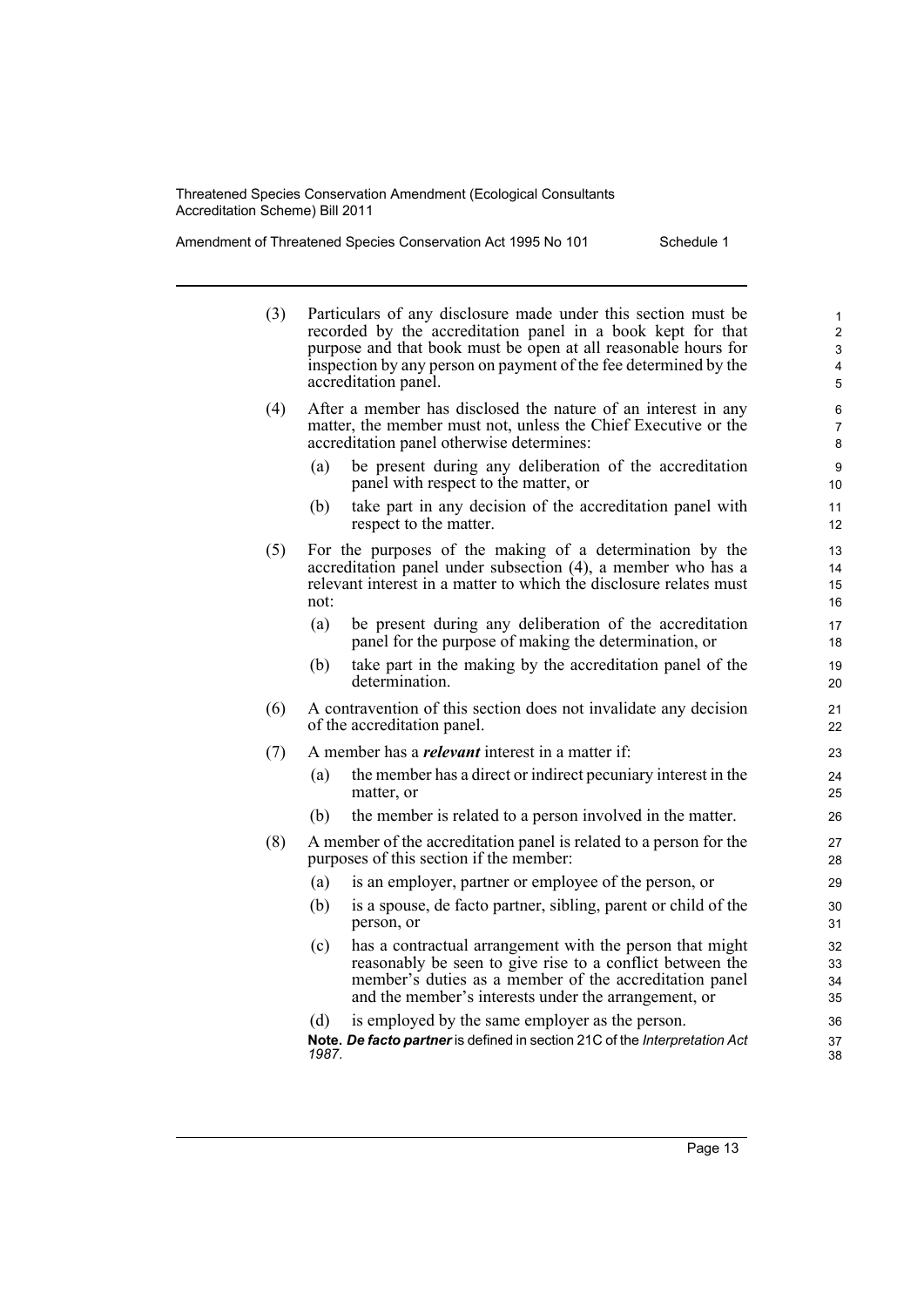Schedule 1 Amendment of Threatened Species Conservation Act 1995 No 101

| <b>Division 4</b> |        | <b>Peer reviews</b>                                                                                                                                                                  | 1              |
|-------------------|--------|--------------------------------------------------------------------------------------------------------------------------------------------------------------------------------------|----------------|
| 138Q              | review | Referral of ecological assessment to accreditation panel for peer                                                                                                                    | 2<br>3         |
|                   | (1)    | The following persons may request the accreditation panel to<br>review an ecological assessment carried out by an ecological<br>consultant:                                          | 4<br>5<br>6    |
|                   |        | (a)<br>any accredited ecological consultant,                                                                                                                                         | $\overline{7}$ |
|                   |        | (b)<br>any consent authority,                                                                                                                                                        | 8              |
|                   |        | any other person, but only if that person's request is<br>(c)<br>supported by an accredited ecological consultant or a<br>consent authority.                                         | 9<br>10<br>11  |
|                   | (2)    | A request may relate to more than one ecological assessment.                                                                                                                         | 12             |
|                   | (3)    | A request may be made only on the following grounds:                                                                                                                                 | 13             |
|                   |        | that the ecological assessment does not conform to<br>(a)<br>industry best practice,                                                                                                 | 14<br>15       |
|                   |        | any other grounds provided for by the regulations.<br>(b)                                                                                                                            | 16             |
|                   | (4)    | The regulations may make further provision for review requests,<br>including requiring a fee to be paid in connection with a review<br>request.                                      | 17<br>18<br>19 |
| 138R              |        | Peer review                                                                                                                                                                          | 20             |
|                   | (1)    | The accreditation panel may, following a request made in<br>accordance with this Division, conduct a review of any<br>ecological assessment carried out by an ecological consultant. | 21<br>22<br>23 |
|                   | (2)    | This review is a <i>peer review</i> .                                                                                                                                                | 24             |
|                   | (3)    | In a peer review, the accreditation panel may assess the quality of<br>the work of the ecological consultant, in relation to but not<br>limited by the following:                    | 25<br>26<br>27 |
|                   |        | the ecological consultant's methodology in preparing an<br>(a)<br>ecological assessment,                                                                                             | 28<br>29       |
|                   |        | the species identification skills of the ecological<br>(b)<br>consultant,                                                                                                            | 30<br>31       |
|                   |        | the ecological consultant's ability to develop and advise on<br>(c)<br>appropriate management and mitigation measures.                                                               | 32<br>33       |
|                   | (4)    | Following a peer review, the accreditation panel may make any<br>of the following recommendations to the Chief Executive:                                                            | 34<br>35       |
|                   |        | that the accreditation, or specialist accreditation, of the<br>(a)<br>ecological consultant be revoked or suspended,                                                                 | 36<br>37       |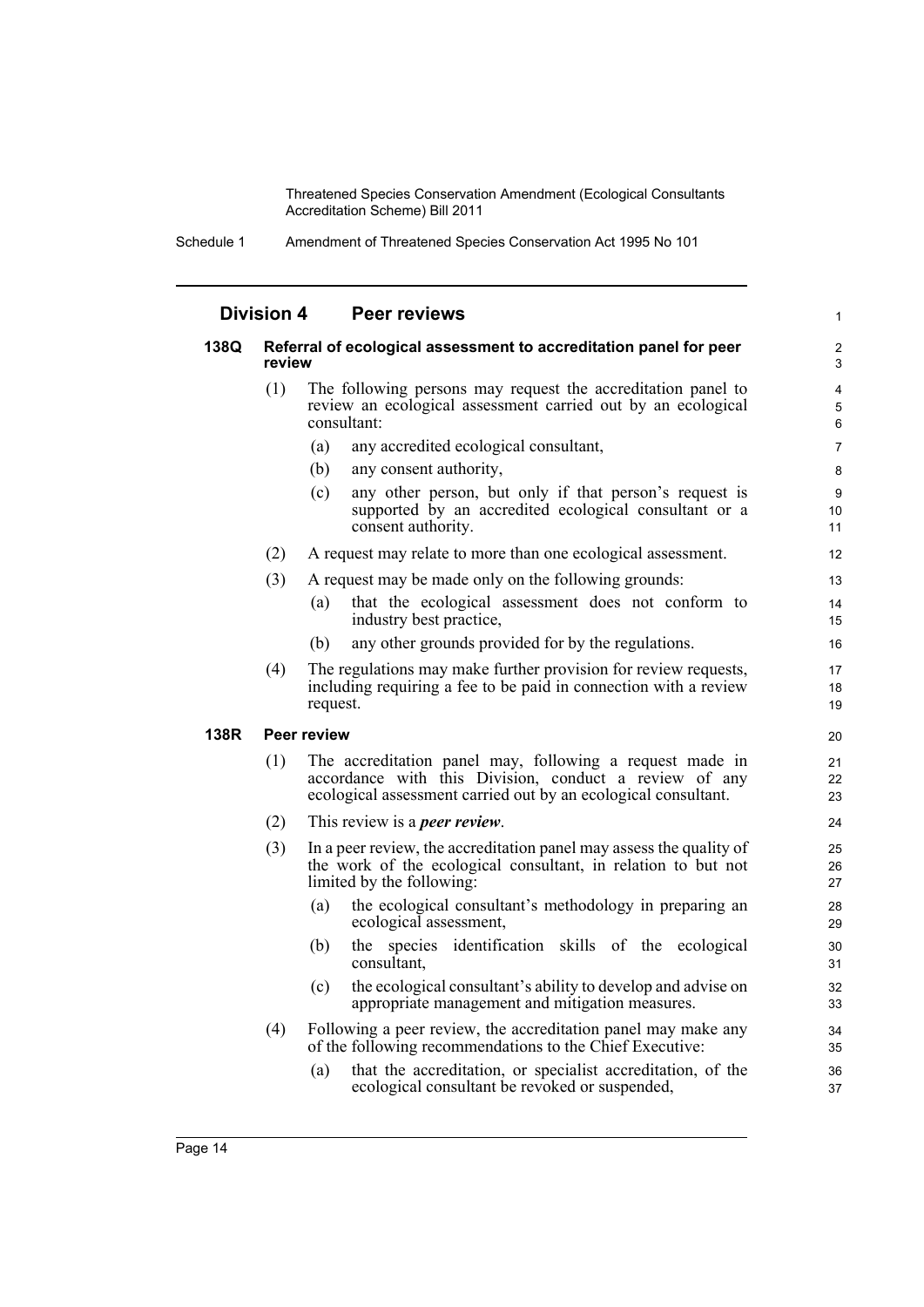Amendment of Threatened Species Conservation Act 1995 No 101 Schedule 1

- (b) that conditions or further conditions be imposed on the accreditation of the ecological consultant or that existing conditions be varied or revoked.
- (5) The accreditation panel may refuse to carry out a peer review if it is of the opinion that the review request is frivolous or vexatious.

## **Division 5 Offences**

### **138S Ecological consultant must be accredited under this Part**

- (1) A person must not:
	- (a) prepare or carry out an ecological assessment unless the person is an accredited ecological consultant, or
	- (b) make any representation, or cause or allow any representation to be made, to the effect that he or she is able to prepare or carry out an ecological assessment unless the person is an accredited ecological consultant.

Maximum penalty: 600 penalty units.

- (2) A person must not:
	- (a) prepare or carry out an ecological assessment that requires specialist accreditation, unless the person is a specialist ecological consultant authorised to prepare or carry out the ecological assessment, or
	- (b) make any representation, or cause or allow any representation to be made, to the effect that he or she is able to prepare or carry out an ecological assessment that requires specialist accreditation, unless the person is a specialist ecological consultant authorised to prepare or carry out the ecological assessment.

Maximum penalty: 600 penalty units.

- (3) A person who prepares or carries out, or assists in preparing or carrying out, an ecological assessment does not commit an offence against this section if the person is acting in accordance with the directions of, or under the supervision of, an accredited consultant authorised to prepare or carry out the ecological assessment.
- (4) This section does not apply:
	- (a) to a Minister when exercising functions conferred by this Act, the Planning Act or any other law, or

7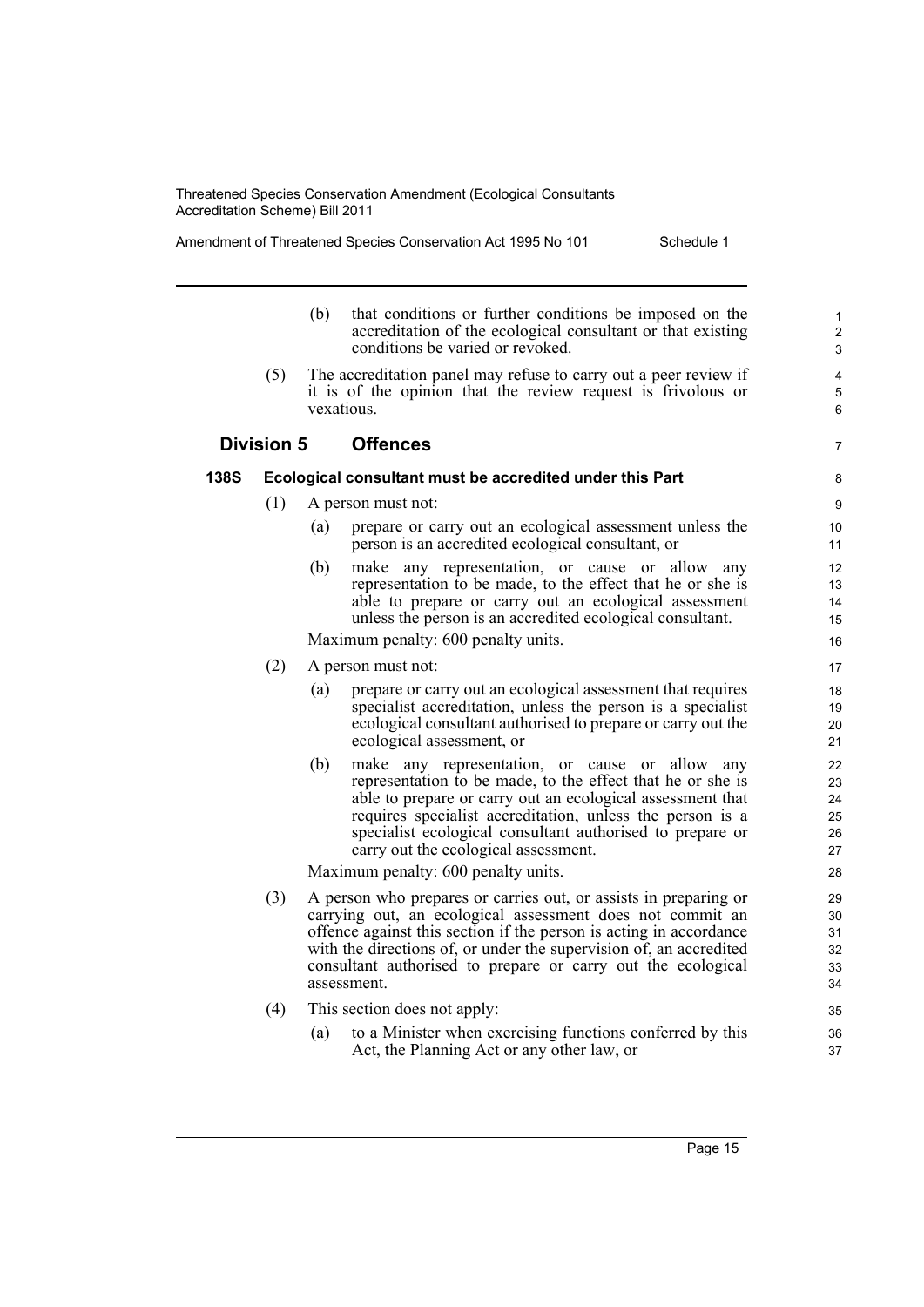|      |                                                                 | (b)                                                                                                                                                                                                                                                                                                                                                                                                                                                                                                                                                                                                            | to an officer of the Crown when exercising functions<br>conferred by this Act, the Planning Act or any other law, or                                                                                                  | 1<br>$\overline{2}$         |  |  |  |
|------|-----------------------------------------------------------------|----------------------------------------------------------------------------------------------------------------------------------------------------------------------------------------------------------------------------------------------------------------------------------------------------------------------------------------------------------------------------------------------------------------------------------------------------------------------------------------------------------------------------------------------------------------------------------------------------------------|-----------------------------------------------------------------------------------------------------------------------------------------------------------------------------------------------------------------------|-----------------------------|--|--|--|
|      |                                                                 | (c)                                                                                                                                                                                                                                                                                                                                                                                                                                                                                                                                                                                                            | to other such persons or in such other circumstances as<br>may be prescribed by the regulations.                                                                                                                      | 3<br>4                      |  |  |  |
| 138T |                                                                 |                                                                                                                                                                                                                                                                                                                                                                                                                                                                                                                                                                                                                | <b>False representations</b>                                                                                                                                                                                          | 5                           |  |  |  |
|      |                                                                 |                                                                                                                                                                                                                                                                                                                                                                                                                                                                                                                                                                                                                | A person must not make any representation, or cause or allow any<br>representation to be made:                                                                                                                        |                             |  |  |  |
|      |                                                                 | (a)                                                                                                                                                                                                                                                                                                                                                                                                                                                                                                                                                                                                            | to the effect that the person is accredited under this Part<br>unless the person is an accredited ecological consultant, or                                                                                           | 8<br>9                      |  |  |  |
|      |                                                                 | (b)                                                                                                                                                                                                                                                                                                                                                                                                                                                                                                                                                                                                            | to the effect that the person has specialist accreditation<br>under this Part, unless the person is a specialist ecological<br>consultant.                                                                            | 10<br>11<br>12 <sup>2</sup> |  |  |  |
|      |                                                                 | Maximum penalty: 600 penalty units.                                                                                                                                                                                                                                                                                                                                                                                                                                                                                                                                                                            | 13                                                                                                                                                                                                                    |                             |  |  |  |
|      | <b>Division 6</b><br>Responsibilities of ecological consultants |                                                                                                                                                                                                                                                                                                                                                                                                                                                                                                                                                                                                                |                                                                                                                                                                                                                       |                             |  |  |  |
| 138U |                                                                 |                                                                                                                                                                                                                                                                                                                                                                                                                                                                                                                                                                                                                | Ecological consultant to avoid conflicts of interest                                                                                                                                                                  | 15                          |  |  |  |
|      | (1)                                                             | An ecological consultant must not carry out an ecological<br>assessment:                                                                                                                                                                                                                                                                                                                                                                                                                                                                                                                                       |                                                                                                                                                                                                                       |                             |  |  |  |
|      |                                                                 | (a)                                                                                                                                                                                                                                                                                                                                                                                                                                                                                                                                                                                                            | if he or she is or is related to a person by whom any part of<br>any land to which the assessment is related is owned or<br>occupied, or                                                                              | 18<br>19<br>20              |  |  |  |
|      |                                                                 | (b)                                                                                                                                                                                                                                                                                                                                                                                                                                                                                                                                                                                                            | if he or she has a pecuniary interest in any part of the land<br>to which the assessment relates, in any activity carried out<br>on the land or in any development or activity to which the<br>assessment relates, or | 21<br>22<br>23<br>24        |  |  |  |
|      |                                                                 | (c)                                                                                                                                                                                                                                                                                                                                                                                                                                                                                                                                                                                                            | if it involves the ecological consultant reviewing any<br>aspect of any work carried out by, or a report written by,<br>the ecological consultant or a person to whom the<br>ecological consultant is related.        | 25<br>26<br>27<br>28        |  |  |  |
|      | (2)                                                             | An ecological consultant has a pecuniary interest for the purposes<br>of this section if there is a reasonable likelihood or expectation of<br>appreciable financial gain or loss to the ecological consultant, or<br>to a person to whom he or she is related, from the relevant land,<br>activity or development. However, an ecological consultant does<br>not have such an interest if the interest is so remote or<br>insignificant that it could not reasonably be regarded as likely to<br>influence any decision that the ecological consultant might make<br>in relation to an ecological assessment. |                                                                                                                                                                                                                       |                             |  |  |  |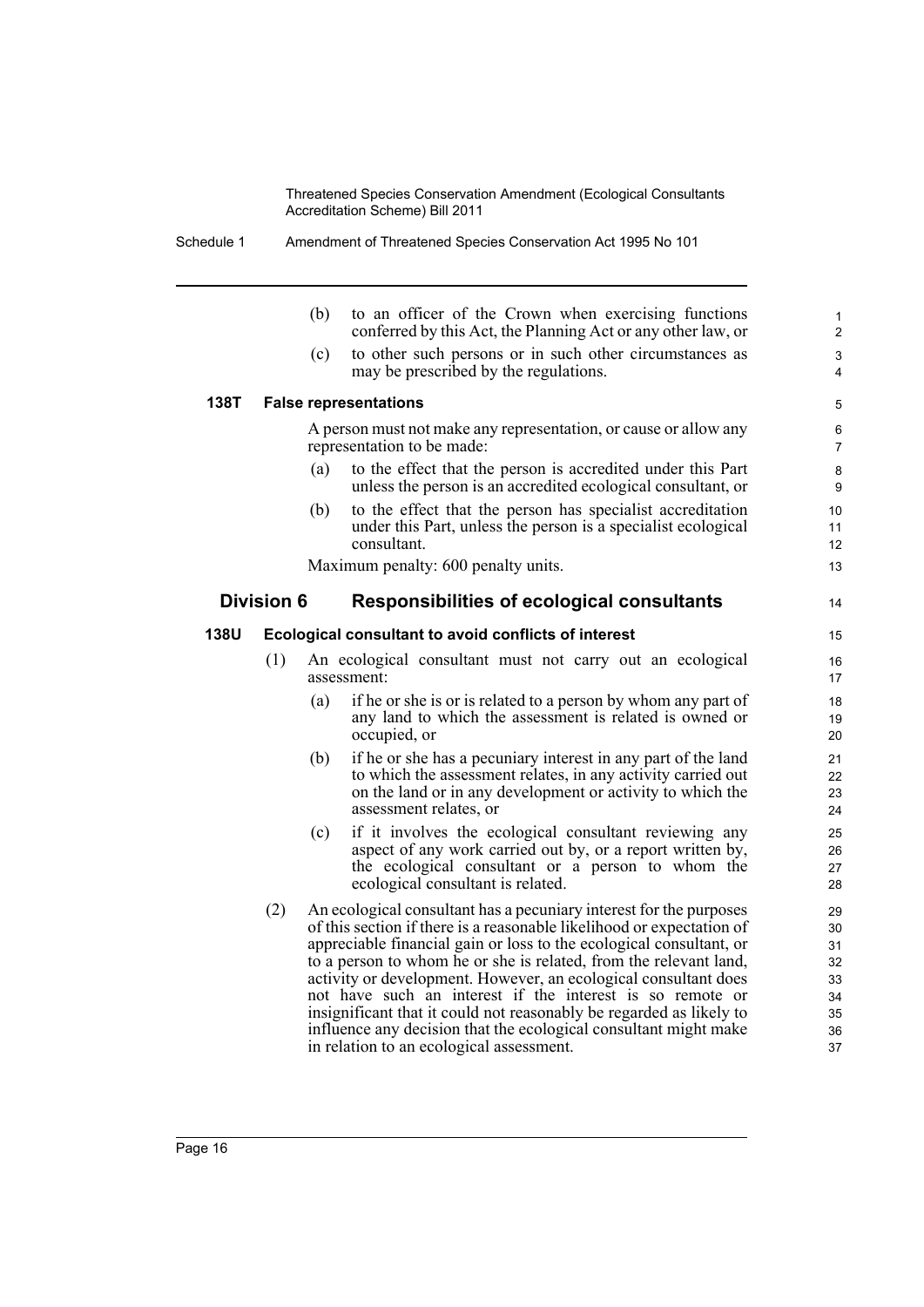Amendment of Threatened Species Conservation Act 1995 No 101 Schedule 1

|     |             | (3)                                                                                      |           | An ecological consultant is related to a person for the purposes of<br>this section if the ecological consultant:                                                                                                                                             |  |  |  |
|-----|-------------|------------------------------------------------------------------------------------------|-----------|---------------------------------------------------------------------------------------------------------------------------------------------------------------------------------------------------------------------------------------------------------------|--|--|--|
|     |             |                                                                                          | (a)       | is an employer, partner or employee of the person, or                                                                                                                                                                                                         |  |  |  |
|     |             |                                                                                          | (b)       | is a spouse, de facto partner, sibling, parent or child of the<br>person, or                                                                                                                                                                                  |  |  |  |
|     |             |                                                                                          | (c)       | has a contractual arrangement with the person that might<br>reasonably be seen to give rise to a conflict between the<br>ecological consultant's duties as an ecological consultant<br>and the ecological consultant's interests under the<br>arrangement, or |  |  |  |
|     |             |                                                                                          | (d)       | is employed by the same employer as the person.                                                                                                                                                                                                               |  |  |  |
|     |             |                                                                                          | Act 1987. | Note. De facto partner is defined in section 21C of the Interpretation                                                                                                                                                                                        |  |  |  |
|     |             | (4)                                                                                      |           | Contravention of this section is not an offence but is grounds for<br>the suspension or revocation of accreditation as an ecological<br>consultant.                                                                                                           |  |  |  |
|     | <b>138V</b> |                                                                                          |           | <b>Other regulations</b>                                                                                                                                                                                                                                      |  |  |  |
|     |             |                                                                                          |           | The regulations may make further provision with respect to the<br>responsibilities of ecological consultants, including:                                                                                                                                      |  |  |  |
|     |             |                                                                                          | (a)       | a code of conduct for ecological consultants, and                                                                                                                                                                                                             |  |  |  |
|     |             |                                                                                          | (b)       | record-keeping requirements for accredited ecological<br>consultants.                                                                                                                                                                                         |  |  |  |
| [3] |             |                                                                                          |           | Section 136A References to Minister and Director-General                                                                                                                                                                                                      |  |  |  |
|     |             |                                                                                          |           | Renumber the section as section 139.                                                                                                                                                                                                                          |  |  |  |
| [4] |             | Section 142B Director-General may accredit persons to prepare<br>assessments and surveys |           |                                                                                                                                                                                                                                                               |  |  |  |
|     |             | Omit the section.                                                                        |           |                                                                                                                                                                                                                                                               |  |  |  |
| [5] |             |                                                                                          |           | Schedule 7 Savings, transitional and other provisions                                                                                                                                                                                                         |  |  |  |
|     |             |                                                                                          |           | Insert at the end of clause $1(1)$ :                                                                                                                                                                                                                          |  |  |  |
|     |             |                                                                                          |           | Threatened Species Conservation Amendment<br><i>(Ecological</i> )<br>Consultants Accreditation Scheme) Act 2011                                                                                                                                               |  |  |  |
|     |             |                                                                                          |           |                                                                                                                                                                                                                                                               |  |  |  |